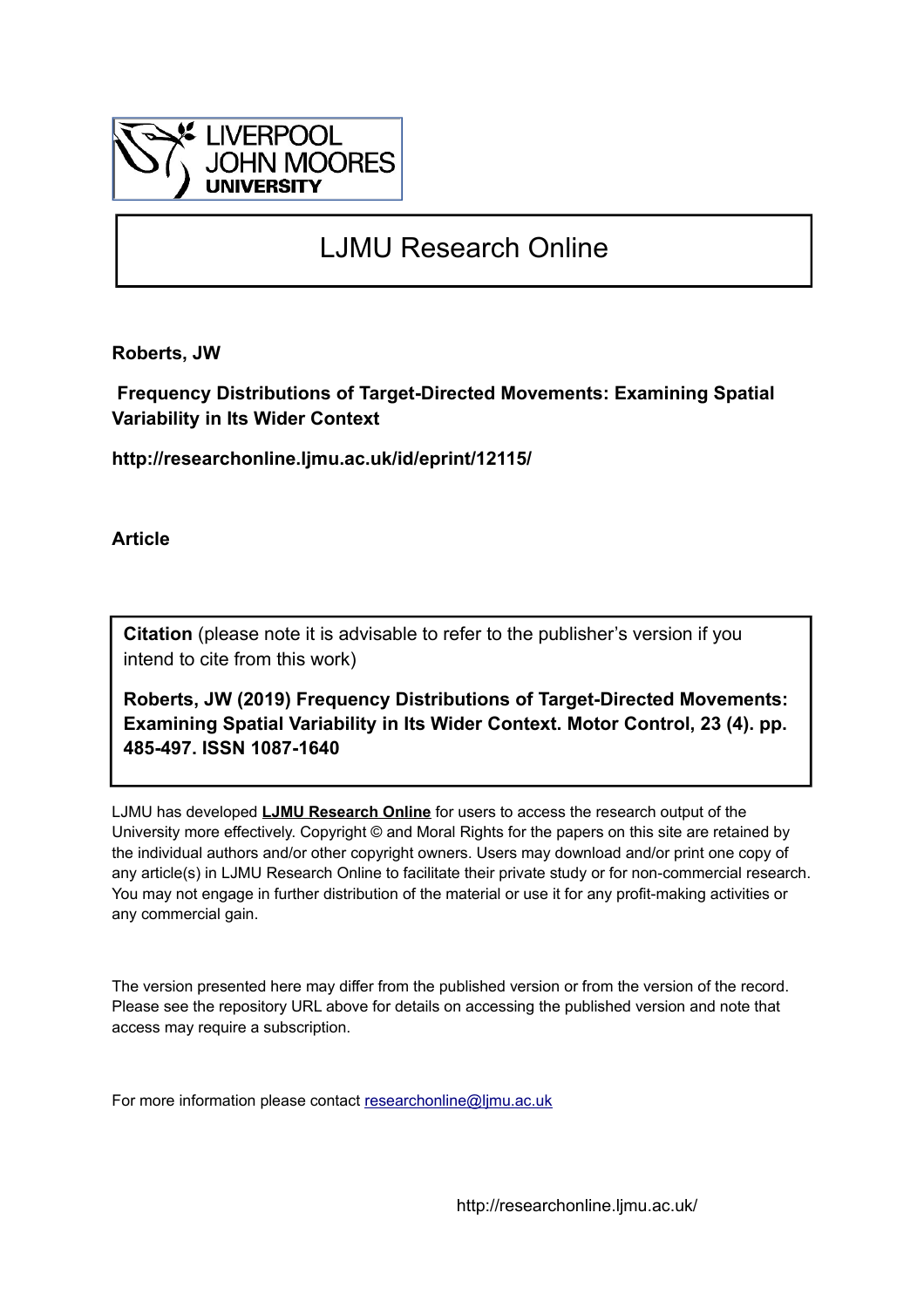#### **Abstract**

Investigations of visually-guided target-directed movement frequently adopt measures of within-participant spatial variability to infer the contribution of planning and control. The present study aims to verify this current trend by exploring the distribution of displacements at kinematic landmarks with a view to understanding the potential sources of variability. Separate sets of participants aiming under full visual feedback conditions revealed a comparatively normal distribution for the displacements at peak velocity and movement end. However, there was demonstrable positive skew in the displacement at peak acceleration and a significant negative skew at peak deceleration. The ranges of the distributions as defined by either  $\pm$ 1SD or  $\pm$ 34.13<sup>th</sup> percentile (equivalent to an estimated 68.26% of responses) also revealed differences at peak deceleration. These findings indicate that spatial variability in the acceleration domain features highly informative systematic, as well as merely inherent, sources of variability. Implications for the further quantification of trial-by-trial behaviour are discussed.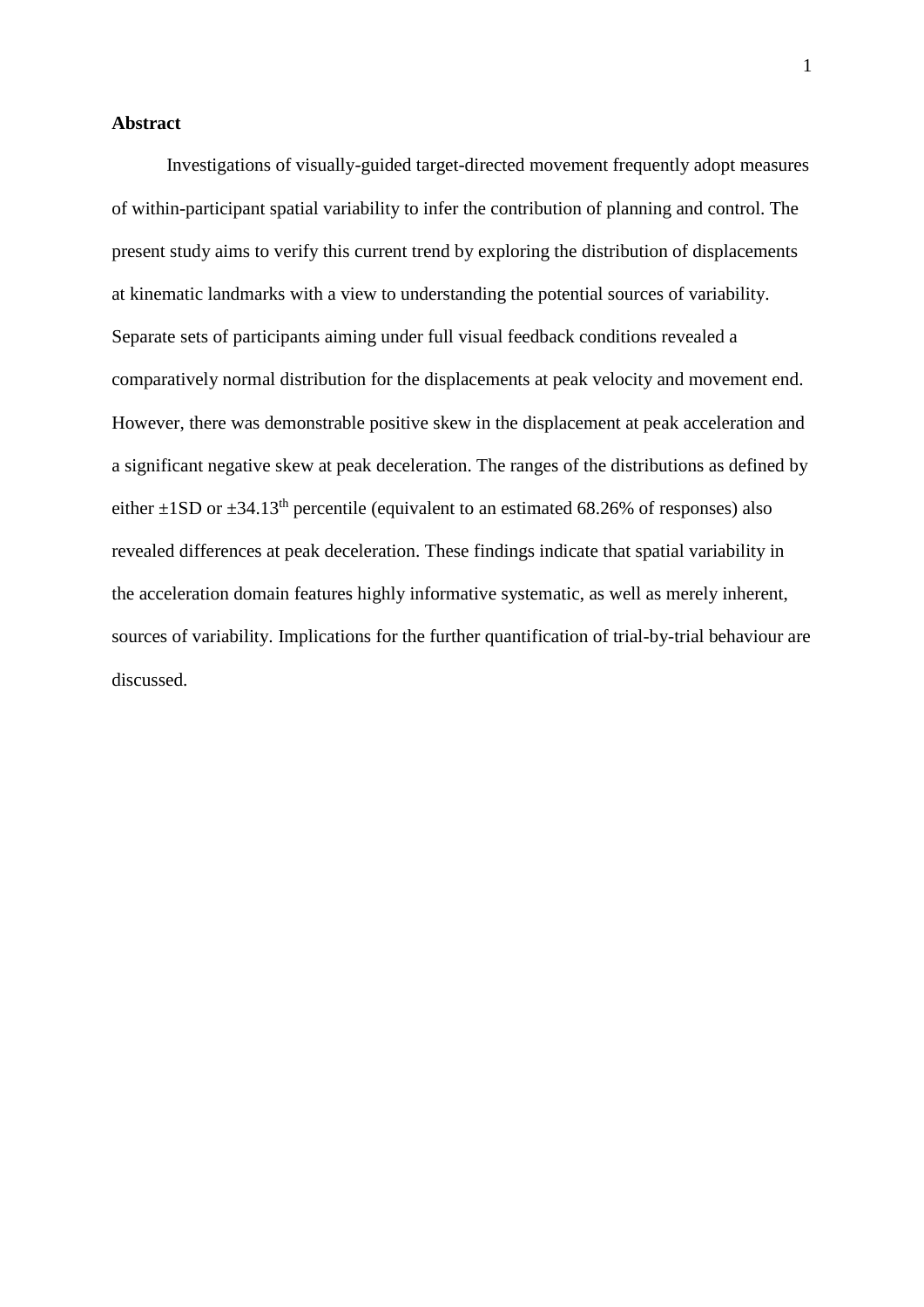#### **Introduction**

Since the findings of endpoint variability in target-directed movements being scaled to the magnitude of response impulses (Schmidt, Zelaznik, Hawkins, Frank, & Quinn, 1979), eminent theories have placed a great emphasis on how it is performers cope with such circumstances and the associated trade-off between speed and accuracy (Fitts, 1954; Fitts & Peterson, 1964). Namely, Meyer and colleagues (Meyer, Abrams, Kornblum, Wright, & Smith, 1988) suggested primary movement endpoints assume a central tendency on or over the target centre so that the majority of aims can subtend the target boundaries. In the event of an initial error (synonymous with the tails of the endpoint distribution), the performer may issue a secondary corrective movement to eventually reach the target. Alternatively, it has been argued that while a normal distribution in the primary movement endpoints may manifest, these movements tend to fall short of the target location (undershoot) so as to avoid a potential cost of moving beyond the target (overshoot) (Elliott, Hansen, Mendoza, & Tremblay, 2004). This 'cost' is reflected by the need of the performer to overcome inertia and switch the agonist-antagonist arrangement in order to reverse the limb's location. However, when the endpoint variability begins to decline, and presumably subtend the target boundaries, the performer may begin to undershoot less and effectively 'creep-up' on the target. This notion draws heavily on the findings that primary movement endpoints are heavily related to their frequency distribution (i.e., spatial variability) (see Lyons, Hansen, Hurding, & Elliott, 2006; Worringham, 1991).

Alongside these suggestions, traditional views of target-directed movement contend that there are two sensorimotor components: early ballistic phase associated with premovement planning (*initial impulse*) and late 'homing-in' phase associated with the use of online sensory feedback for the amendment of errors (*current control*) (Elliott, Helsen, & Chua, 2001; Meyer et al., 1988; Woodworth, 1899). The very first instance of these so-called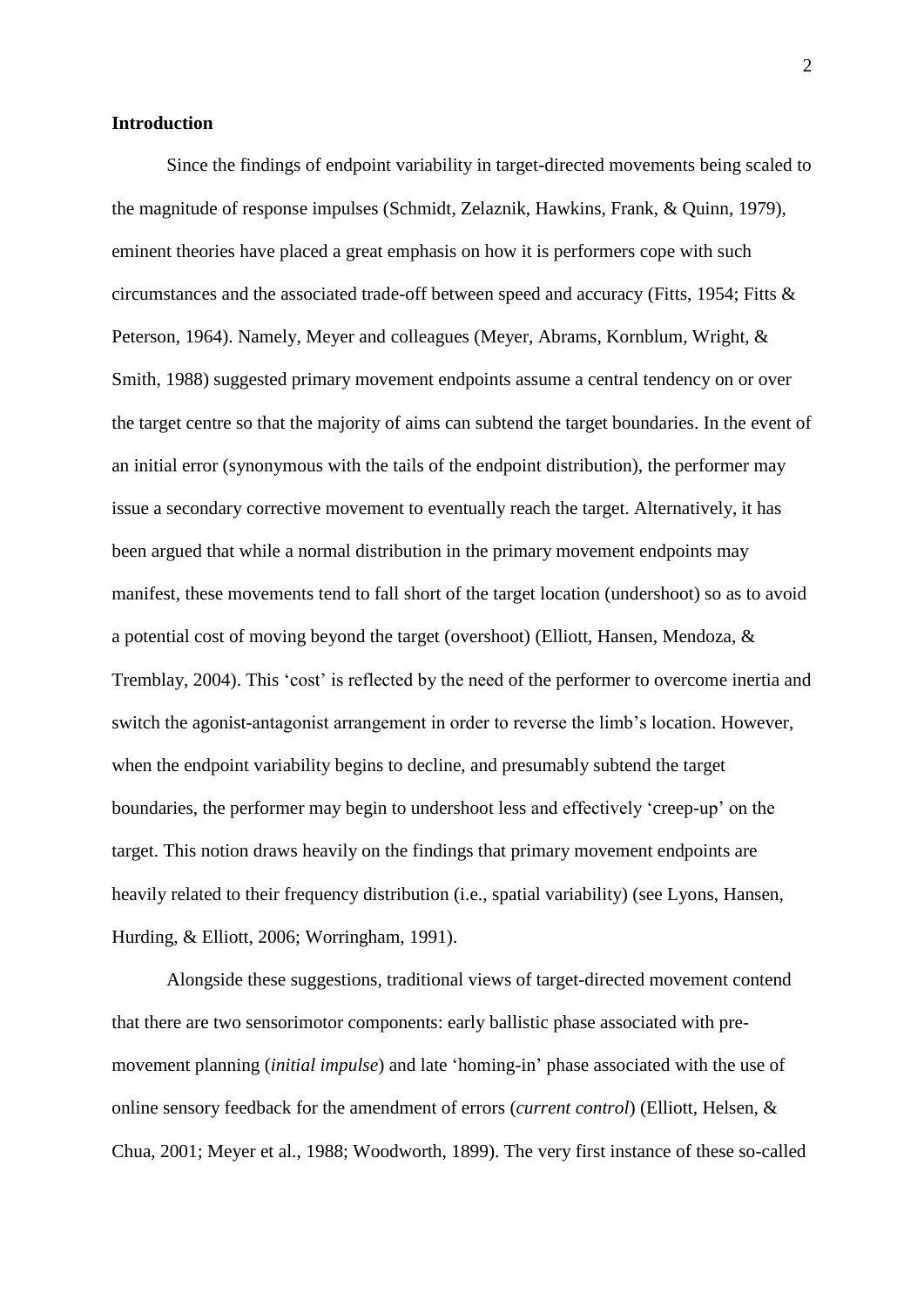components was reflected by a series of delayed discontinuities when aiming with a pencil between two targets on a rotating drum; so-long as there was an opportunity to use visual feedback within the movement (Woodworth, 1899). Following the advent of motion capture systems, there was an exciting possibility of more precisely corroborating Woodworth's early findings by measuring the primary and secondary submovement components between different feedback conditions (vision vs. no vision). However, despite the obvious advantages in endpoint accuracy for vision compared to no vision conditions, there was no such difference in the nature or number of secondary submovements (e.g., Elliott, Carson, Goodman, & Chua, 1991).

Herein, the measures of endpoint dispersion that were previously mentioned were adapted for the assessment of within-participant standard deviation of earlier locations of the trajectory (see Khan et al. (2006) and Hansen, Elliott, & Khan (2008)); also referred to as *spatial variability*. That is, in order for the increasing variability that is observed during the earlier portions of the movement to be overturned and accurately subtend the target, there must be some intervening control process that is contingent upon the use of online sensory feedback. Indeed, there has been much evidence to support this conjecture following larger declines in spatial variability toward the end of the movement when performers are presented with vision compared to no vision (e.g., Khan et al., 2003; Khan, Elliott, Coull, Chua, & Lyons, 2002). At the same time, there has been evidence to suggest performers can reduce the spatial variability at earlier landmarks to reflect a more refined specification of efferent signals (e.g. Allsop, Lawrence, Gray, & Khan, 2016; Hansen, Tremblay, & Elliott, 2005; Roberts, Wilson, Skultety, & Lyons, 2018). As a result, these measures have been heavily leveraged to substantiate two-component views of target-directed movement, and potentially steer researchers to a greater consideration of dispersion rather than tendency.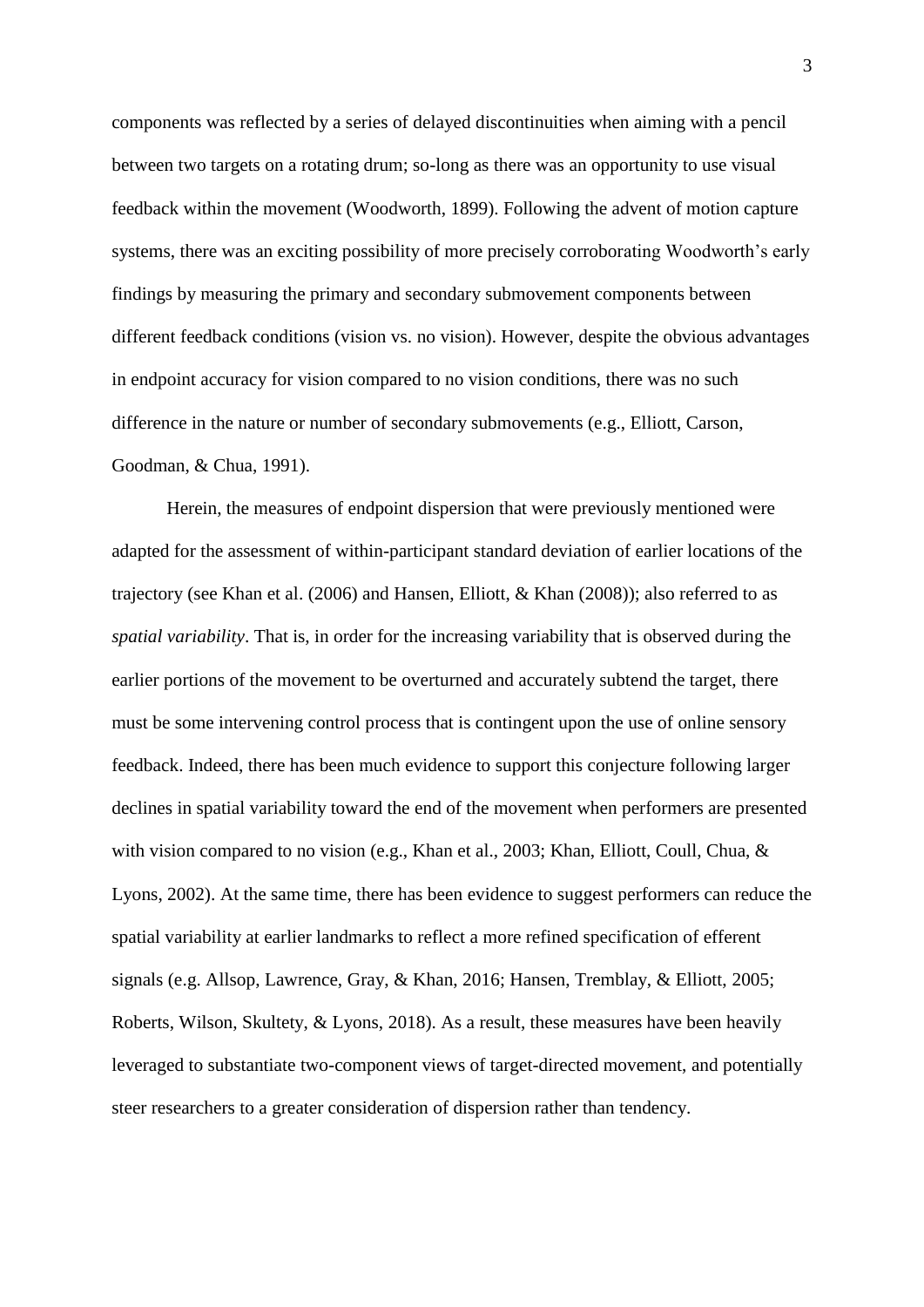While the organisation and manifestation of submovement components based on endpoint variability is robust (Elliott et al., 2004; Worringham, 1991), it remains to be seen whether the same assumption of a normal trend in the response distribution unfolds at earlier kinematic landmarks (peak acceleration, peak velocity, peak deceleration). Indeed, implicit within the proposed value served by spatial variability is the notion that we may correspondingly determine the effective limb location at various points within the trajectory (see Welford, 1968) – location of the limb that most likely subtends a select proportion of the responses (e.g., 34.13% = 1SD). For this inference to be so, the error that is incurred prior to 'homing-in' should be somewhat random or stochastic in nature and reflect a normal distribution. However, it is also possible that the changes reported in spatial variability across kinematic landmarks may reflect a systematic alteration or planning error (van Beers, 2009). In other words, the current reference to spatial variability may not be fully indicative of limiting the negative effects of 'noise' through the refined parameterization and control of movement, but mere adaptation or exploratory behaviour (*cf.* Faisal, Selen, & Wolpert, 2008; van Beers, Haggard, & Wolpert, 2004). Afterall, there needs to be some degree of variability if performers are to learn in a novel sensorimotor environment over a series of trials (e.g., Shea & Morgan, 1979).

To this end, the following study aims to examine these issues, and whether it is premature to conceive of early spatial variability as a marked reflection of performers' response distribution. With this in mind, the present study may offer further insights into the inferences associated with spatial variability and identify precise indicators of trial-by-trial behaviour. Thus, previously collected data sets from our lab pertaining to typical controlled circumstances of rapid aiming with visual feedback were adopted (see Roberts, Elliott, Lyons, Hayes, & Bennett, 2016; Roberts et al., 2018). The purpose of conducting this analysis across multiple data sets is to vouch for the repeatability of the findings within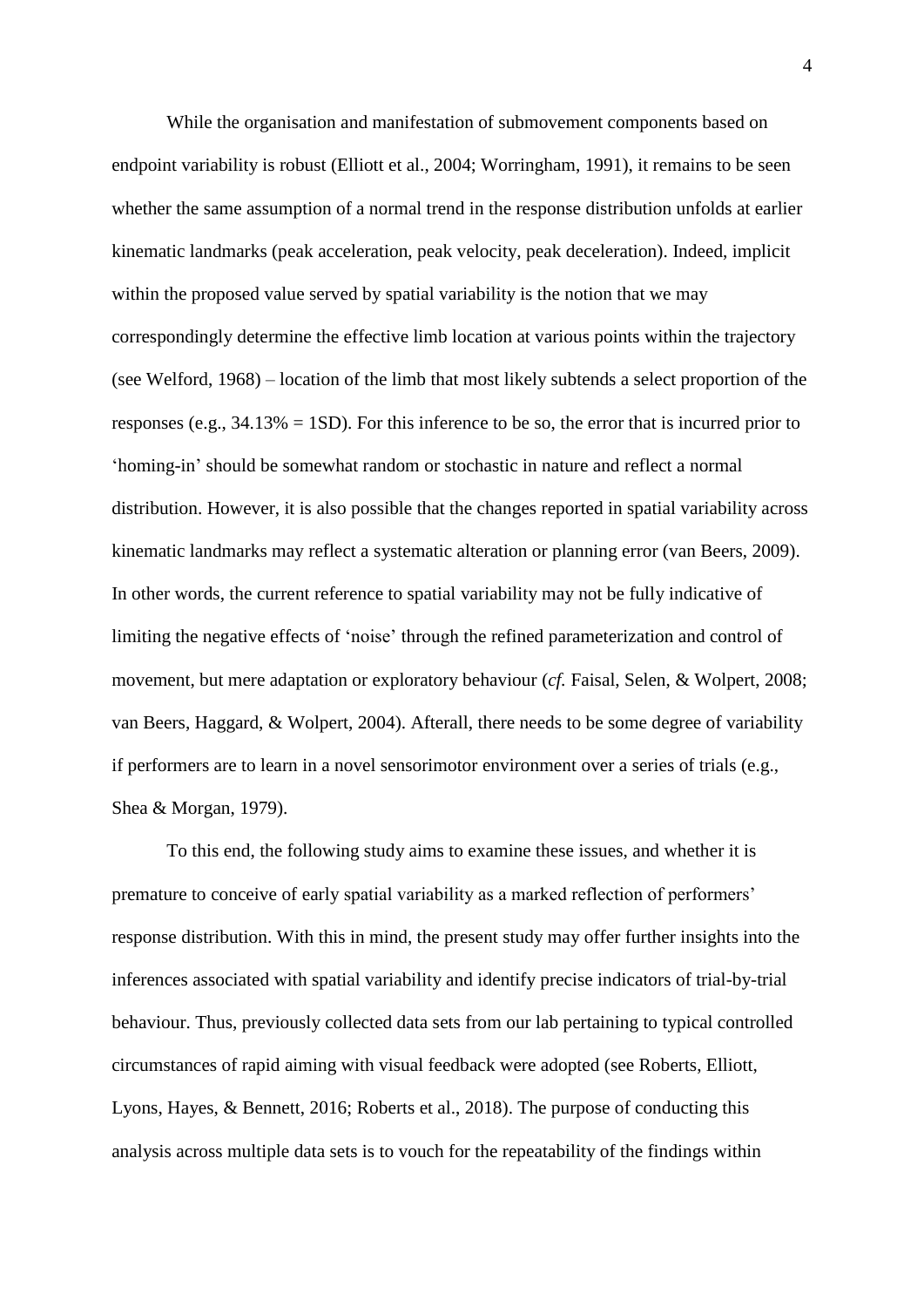separate sets of participants. Providing the changes in spatial variability across the trajectory are the result of 'random effects' such as neuromotor noise, then we would anticipate a normal distribution of limb locations. Alternatively, a systematic alteration to the intended strategy or an error in planning for some of the movement attempts may be indicated by a degree of skewness. That is, variation in the trial-by-trial behaviour predominantly resulting from the performer actively adjusting the efferent output.

#### **Method**

#### *Participants*

Eleven participants were eligible to participate from the first study, and sixteen participants from the second study (age range = 18-30 years). All participants signed an informed consent form, and were self-declared right-handed, had normal or corrected-tonormal vision and free of any neurological condition. These studies were designed and conducted in accordance with the Declaration of Helsinki, and approved by the local ethics committee.

# *Apparatus, Task and Procedure*

With regards the first data collection, stimuli were presented on a horizontally mounted monitor (66-cm diagonal; temporal resolution = 60 Hz; spatial resolution = 1024 x 768 pixels). The experiment was controlled via a custom written program in E-prime (Psychology Software Tools Inc., Sharpsburg, PA). The home position was located in front of the participants who had to rest their right index finger on it prior to the start of the trial. Following a random foreperiod (800-2800 ms), a 1-cm diameter target would appear 24 cm along the participant midline. Herein, participants had to aim as quickly and accurately as possible by moving their right limb along the horizontal mid-sagittal axis (forward).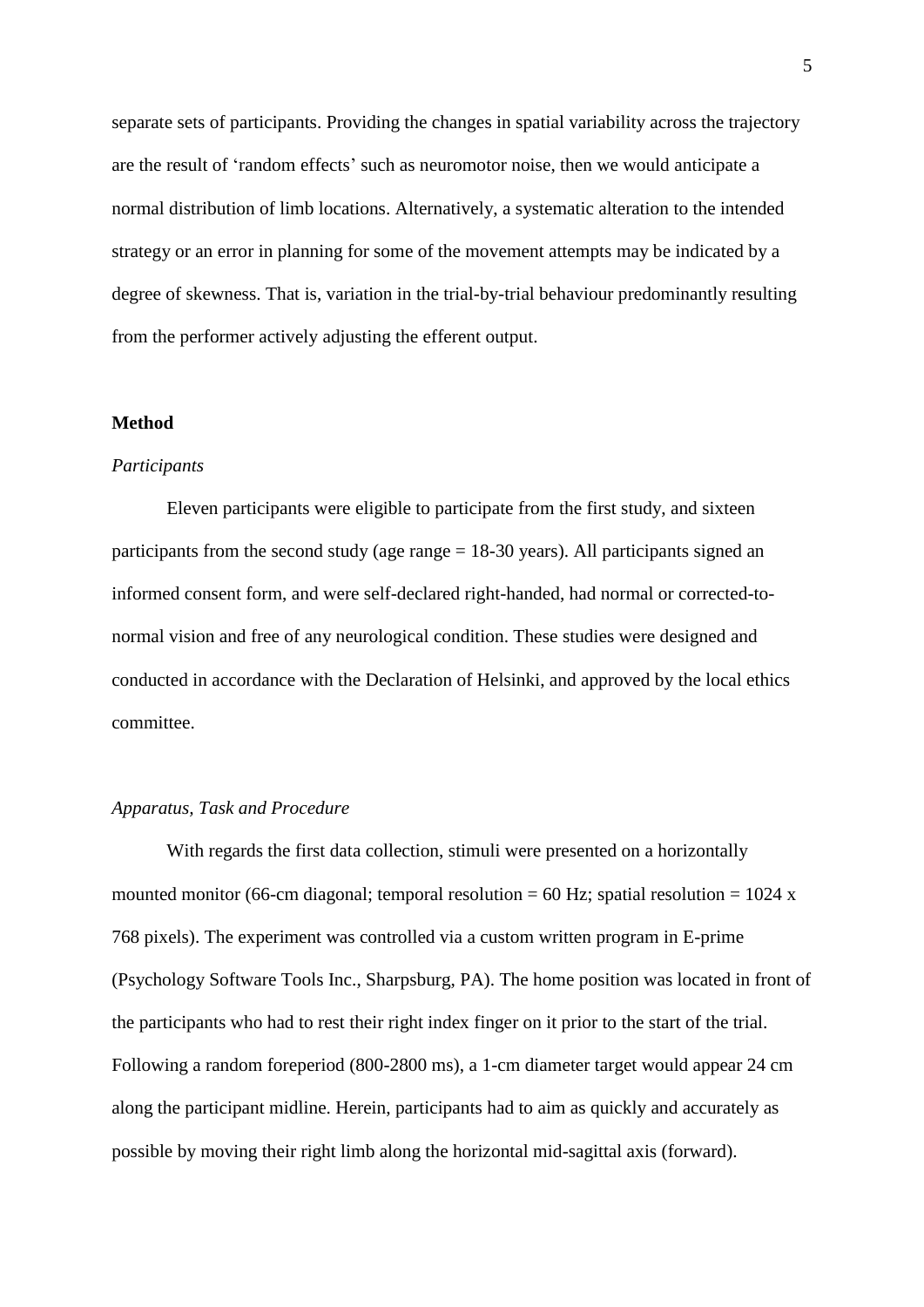Movements were captured courtesy of an infra-red marker that was attached to the right index finger and detected using an Optotrak 3020 system (Northern Digital Instruments, Waterloo, ON) recording at 200 Hz. These movements were executed under normal/low and high state anxiety situations, although we were only concerned with the normal/low anxiety set for which there were 30 trials. Participants were granted an initial 30 familiarisation/practice trials in advance of the experiment.

In a similar vein, the second set of data featured stimuli that were presented on a wallmounted monitor (54-cm diagonal; temporal resolution = 85 Hz; spatial resolution = 1600 x 1200 pixels). The experiment was controlled by a custom-written program in Matlab (The Mathworks Inc., Natick, MA). The trial proceedings and task objectives were precisely the same as above, only stimuli and movements were made for a 16-cm amplitude along the midline of the body within the vertical extent (upward). These movements were executed amongst a series of potential other movement trials (short and long amplitude, single- and two-segment movements, up and down directions), although the current focus is adopted for the sake of brevity and without conflating the principle objective of this study. There were 20 movement trials in the present study condition.

#### *Data Processing and Analysis*

Position data were filtered using a second-order, dual-pass Butterworth filter with a 10 Hz low-pass cut-off frequency. Data were differentiated and double-differentiated to obtain velocity and acceleration, respectively. Movement onset and offset were respectively defined as the moment velocity within the primary movement direction reached above and below 10 mm/s for 40 ms or more (>8 frames).

Displacement data at each kinematic landmark were extracted including, peak acceleration (PA), peak velocity (PV), peak deceleration (PD) and movement end (END). In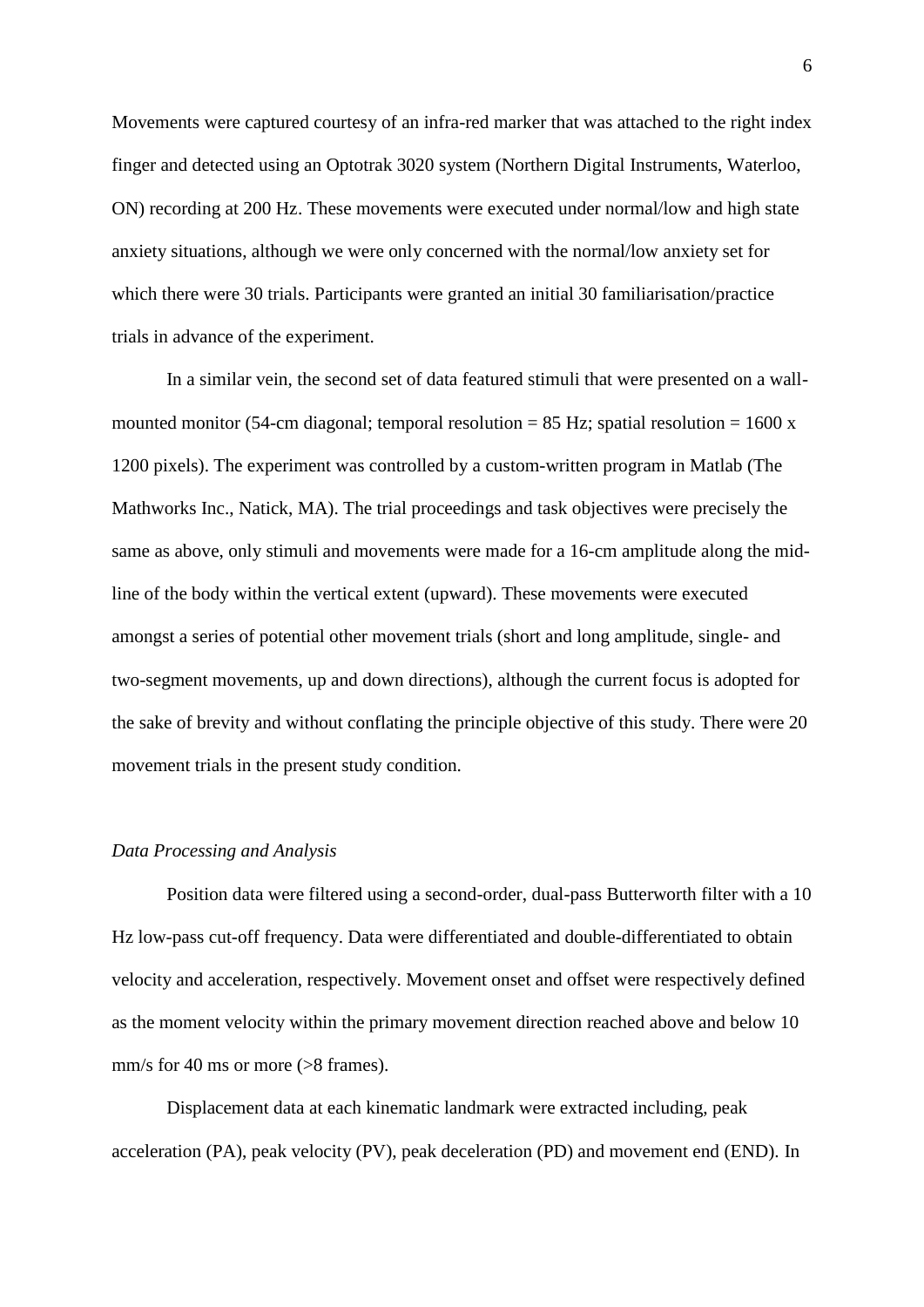order to quantify violations in the normality of the within-participant response distribution, the degree of skewness was calculated by converting displacement data into  $z^3$  scores. By taking the third moment, the z-scores were accentuated while retaining the direction with respect to the participant mean (i.e., position/negative). In addition, the difference between +1SD and -1SD of the within-participant mean position at kinematic landmarks was calculated (standard deviation range) for comparison with the difference between  $84.13<sup>th</sup>$  and 15.87<sup>th</sup> percentiles (median  $\pm$  34.13%) (percentile range). These ranges were selected as they theoretically equate to 68.26% of the response distribution  $(-1SD = 15.87\%, +1SD =$ 84.13%). Thus, a normal distribution that positively reflects the effective limb position should indicate an overlap between the ranges, although a violation should unveil differences between the two.

Movement trials featuring reaction times <100 ms or >1000 ms were considered anticipatory or non-reactive responses respectively, and removed from the analysis. In addition, movement times exceeding >800 ms were considered non-rapid target responses, and also removed prior to analysis. For the analysis of mean  $z<sup>3</sup>$  scores, a one-way repeatedmeasures ANOVA (4 levels of kinematic landmark; PA, PV, PD, END) was initially conducted. In order to examine the extent of skewness, the mean  $z<sup>3</sup>$  scores were compared with a theoretical value of 0 (representing mean displacement) using single-sample t-tests. Finally, for the analysis of ranges encompassing the response distribution, a 2 statistic (standard deviation, percentile) x 4 kinematic landmark (PA, PV, PD, END) repeatedmeasures ANOVA was conducted. Mauchly's test of Spehericity was used to assess the variability of differences. In the event of a violation, the Huynh-Feldt value was adopted when epsilon was >.75, although the Greehouse-Geisser value was adopted if otherwise (original Sphericity-assumed degrees-of-freedom are reported). Partial eta-squared  $(\eta^2)$  was used as an effect size measure, and any significant effects featuring more than two levels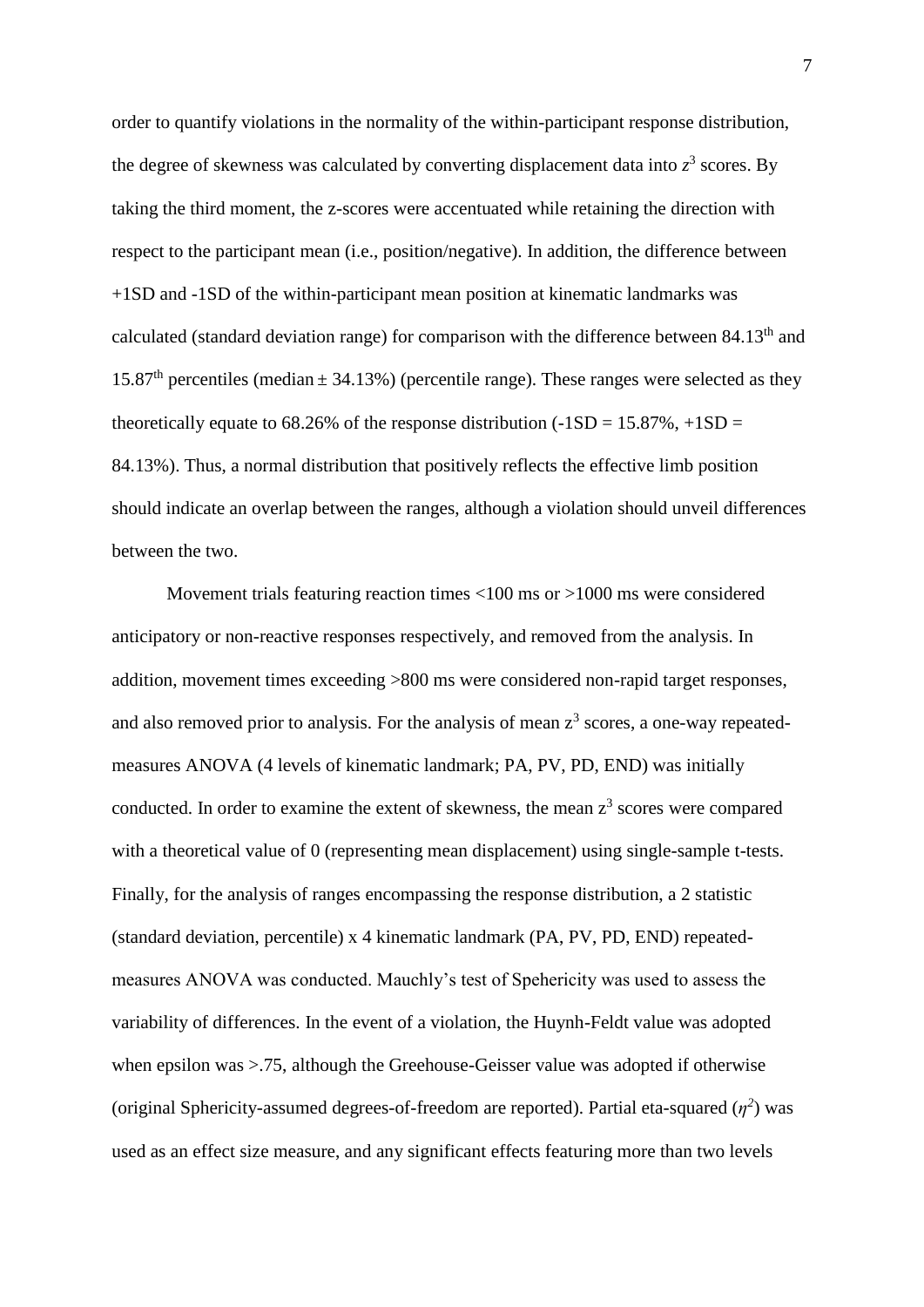were decomposed using Tukey HSD post hoc procedure. Significance was declared at *p* < .05.

# **Results**

#### *Horizontal/Forward Movements*

As a general account of the target-directed aims, the means of reaction time, movement time and constant error were 363.57 ms (*SD* = 45.44), 466.75 ms (*SD* = 52.35) and -.53 mm (*SD* = .70), respectively. Thus, response distributions (see Figure 1), there was a notable positive and negative skew in peak acceleration and peak deceleration, respectively. However, the displacements at peak velocity and movement end reflected a comparatively normal distribution. Indeed, the one-way ANOVA on  $z<sup>3</sup>$  scores revealed a significant main effect of kinematic landmark,  $F(3, 30) = 7.77$ ,  $p < .05$ , *partial*  $\eta^2 = .44$ , which indicated significantly more positive skew for the displacement at peak acceleration compared to peak velocity and peak deceleration (*ps* < .05). In addition, there was a significant difference between the skewness at peak acceleration ( $M = .79$ ,  $SD = .79$ ),  $t(10) = 3.32$ ,  $p = .01$ , and peak deceleration ( $M = -.78$ ,  $SD = .99$ ),  $t(10) = 2.63$ ,  $p = .03$ , compared to 0 (mean score). However, there was no significant difference observed for the displacements at peak velocity  $(M = -.17, SD = .95)$ ,  $t(10) = .59$ ,  $p = .57$ , and movement end  $(M = .05, SD = .34)$ ,  $t(10) = .57$ , *p* = .58.

Meanwhile, the factorial ANOVA on the ranges of the within-participant distributions revealed a significant main effect of statistic,  $F(1, 10) = 2.28$ ,  $p < .05$ , *partial*  $n^2 = .19$ , as well as kinematic landmark,  $F(3, 30) = 32.69$ ,  $p < .05$ , *partial*  $\eta^2 = .77$ . In addition, there was a significant statistic x kinematic landmark interaction,  $F(3, 30) = 32.42$ ,  $p < .05$ , *partial*  $\eta^2 =$ .23 (see Figure 2 and Table 1). Post hoc analysis revealed a larger range for the within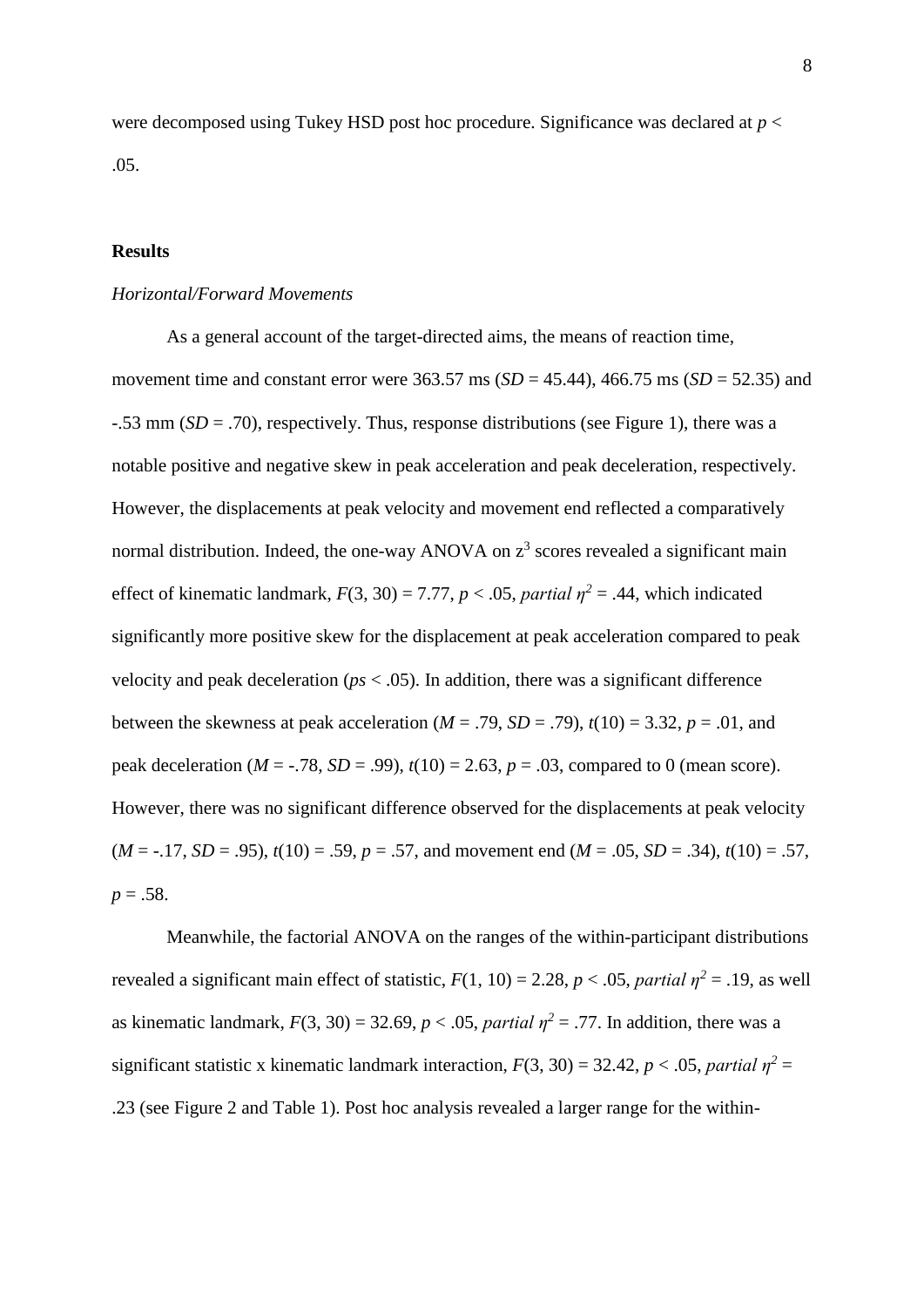participant standard deviation compared to the percentile statistic at peak deceleration (*p* <  $.05$ ).<sup>1</sup>

[Insert Figure 1, Figure 2

and Table 1 about here]

### *Vertical/Upward Movements*

To corroborate the findings from our first set of data, the second data reflected targetdirected movements with a mean reaction time, movement time and constant error of 300.37 ms  $(SD = 23.84)$ , 447.08 ms  $(SD = 43.45)$  and  $-13$  mm  $(SD = 2.43)$ , respectively.

Once more, the within-participant response distributions reflected a degree of skewness in the acceleration domain; namely, at peak deceleration (see Figure 3). The oneway ANOVA revealed a significant main effect of kinematic landmark,  $F(3, 45) = 8.55$ ,  $p <$ .05, *partial*  $\eta^2$  = .36, which indicated a significantly greater negative skew for displacement at peak deceleration compared to peak acceleration and peak velocity (*ps* < .05). The singlesample t-test also confirmed a significant negative skew for the displacement at peak deceleration compared to a theoretical value of 0 (mean score) ( $M = -.81$ ,  $SD = .68$ ),  $t(15) =$ 4.80, *p* = .00, although there was no significant difference for peak acceleration (*M* = .32, *SD* = .94), *t*(15) = 1.37, *p* = .19, peak velocity (*M* = .28, *SD* = .67), *t*(15) = 1.67, *p* = .12, and movement end (*M* = -.15, *SD* = .42), *t*(15) = 1.40, *p* = .18.

Meanwhile, the factorial ANOVA revealed a significant main effect of statistic, *F*(1,  $15$ ) = 814.06, *p* < .05, *partial*  $n^2$  = .48, which indicated a larger range between standard deviations compared to percentile scores (see Figure 4 and Table 2). In addition, there was a significant main effect of kinematic landmark,  $F(3, 45) = 60.50$ ,  $p < .05$ , *partial*  $\eta^2 = .80$ ,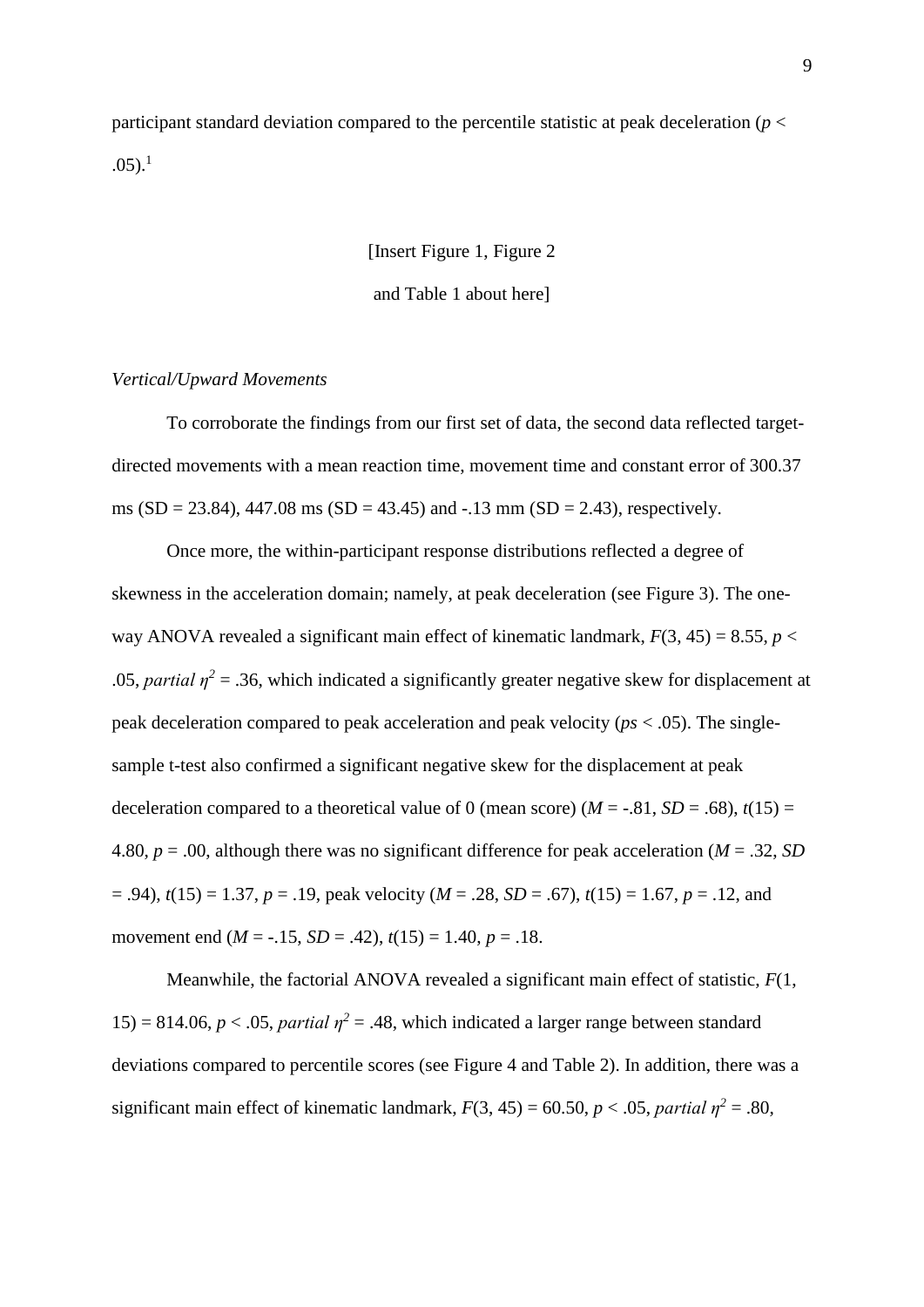although no significant statistic x kinematic landmark interaction,  $F(3, 45) = 1.69$ ,  $p > .05$ , *partial*  $\eta^2 = .10$ <sup>2</sup>

[Insert Figure 3, Figure 4

and Table 2 about here]

#### **Discussion**

Theoretical propositions surrounding target-directed movement contend that there is a normal distribution of endpoint responses, where variations from the mean are the result of stochastic properties (Elliott et al., 2004; Meyer et al., 1988). The present study adapted two sets of data in order to examine the trial-by-trial distribution of limb locations and the associated descriptors at early and late phases of movement. The results indicated a degree of skewness within the acceleration domain. That is, there was some evidence of a positive skew at peak acceleration, although the evidence predominantly pointed to a negative skew at peak deceleration. These violations in normality were corroborated by a limited overlap between the parametric (standard deviation) and non-parametric (percentile) descriptors of the response distribution. In contrast, there seemed to be a normal distribution for the limb displacements at peak velocity and movement end.

To date, the majority of studies featuring the measure of spatial variability have assumed that differences in the standard deviation of limb locations at early (peak acceleration, peak velocity, peak deceleration) and late (movement end) stages of the movement represent influences of planning and control processes, respectively. For example, the decline in early kinematic landmarks across practice assumes the development of a more refined specification of motor efference (Hansen et al., 2005; Khan & Franks, 2003), while an exponential decline in variability toward the end of movement assumes the use of online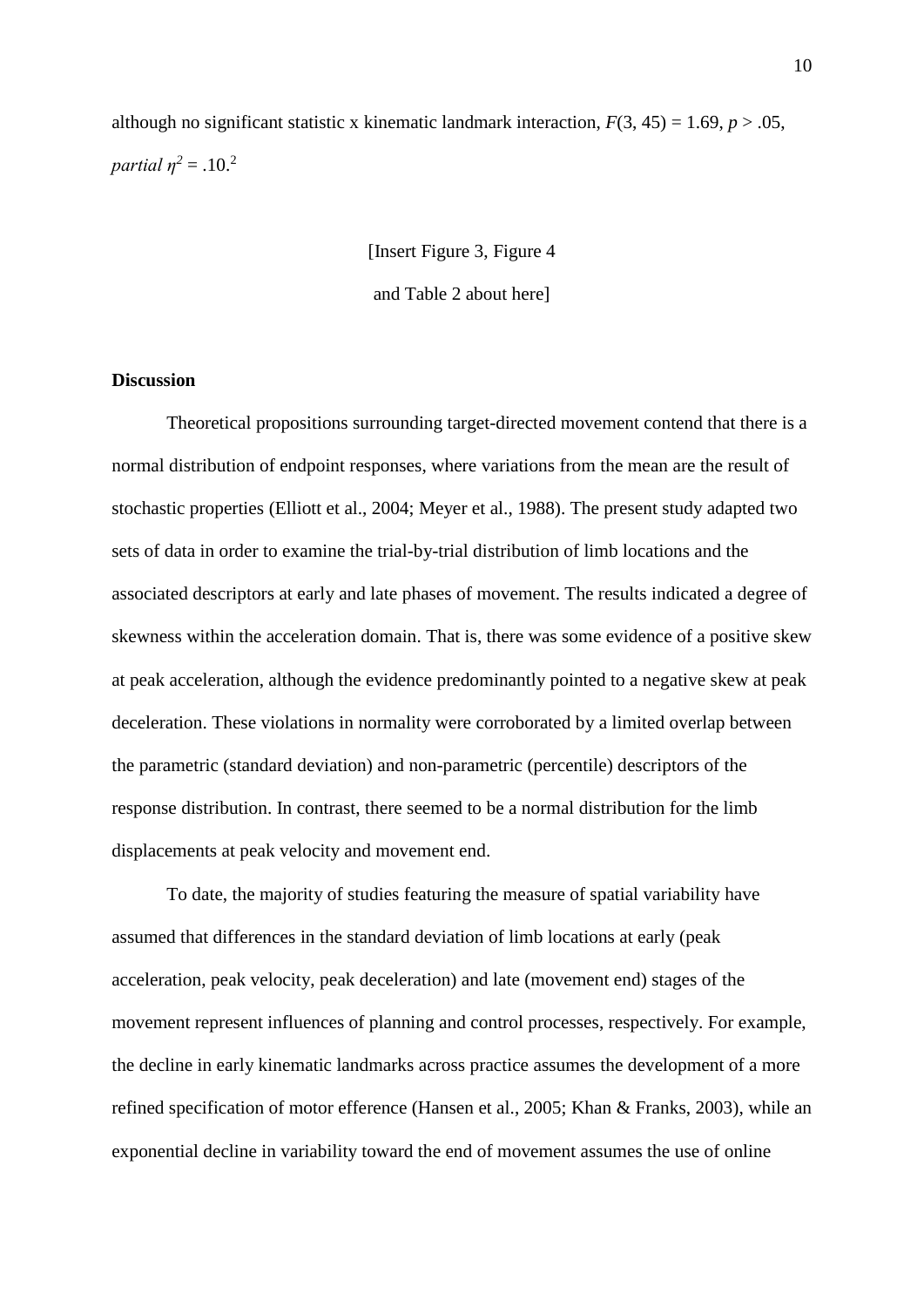sensory feedback (Khan et al., 2003). While there has been no known study to precisely attribute the sources of this variability, we may have presently assumed that the withinparticipant variability was stochastic in nature, as per the matter of endpoint variability (Meyer et al., 1988) and the associated effective target width (Welford, 1968). Such trial-bytrial behaviour ought to generate a normal or Gaussian distribution of limb locations throughout the entire trajectory. However, the present data indicate that this assumption is premature at best as there were marked violations in the normal distributions at certain kinematic landmarks (peak acceleration, peak deceleration). Because the skewness was isolated to only some, and not all the landmarks, while a removal criteria (<100 ms and >1000 ms in reaction times, >800 ms in movement times) was set in advance of the analysis, it is highly unlikely that these findings were the result of some unnoticed artefact or failed movement/s (for examples of trial outliers, see Grierson & Elliott (2008) and Grierson, Lyons, & Elliott (2011)).

On further assessment of the trend of the response distributions; namely, the negative skew at peak deceleration, it is possible that we can derive even more detail about these particular aiming movements as opposed to attributing mere random error. That is, the current trend may represent potential contamination of within-participant variability based on a voluntary parameter such as an attempt of the performer to prematurely engage in deceleration. These rare instances may reflect an anomalous safe approach to the end target as an alternatively random or extended position to peak deceleration would be possibly associated with a normal and positively skewed distribution profile, respectively. This suggestion is consistent with the tenets of optimization as performers seek to avoid an overshoot because it may incur some cost in time and energy-expenditure (Lyons et al., 2006; Oliveira, Elliott, & Goodman, 2005). Along these lines, there is evidence to suggest that peak deceleration is reached at an earlier point in time and space when encountering an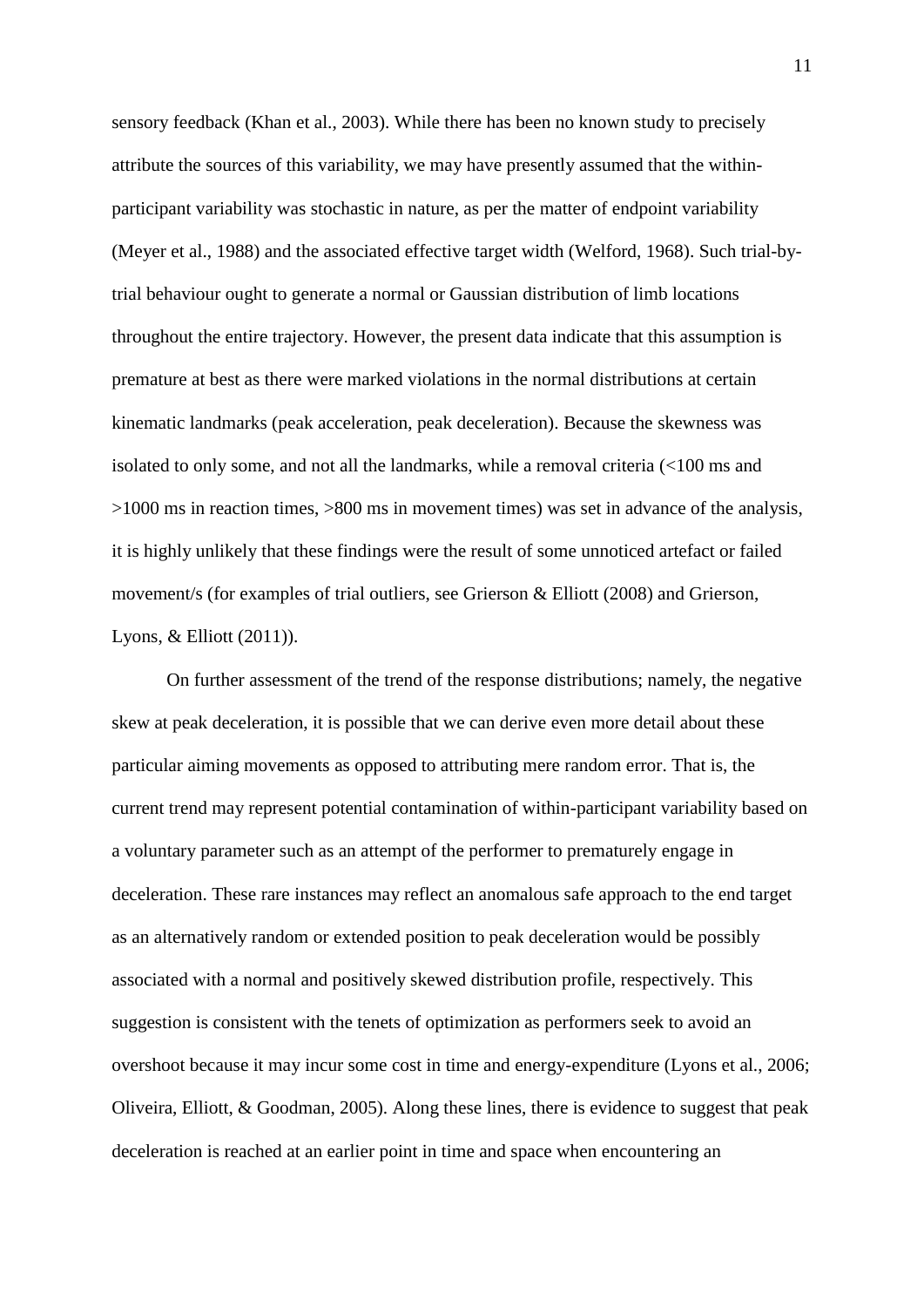unanticipated positive shift in limb-velocity compared to other limb-velocity perturbations (Grierson et al., 2011). In a similar vein, the potential of incurring an even greater cost of an overshoot when aiming downwards (requiring corrections against gravity) coincides with a shortened displacement at peak deceleration prior to 'homing-in' (Roberts, Burkitt, Elliott, & Lyons, 2016).

With this in mind, it is not unreasonable to suggest that the negative skew at peak deceleration pertains to the generation of early exploratory or alternative behaviours with a view to learning (Elliott et al., 2004; van Beers, 2009; Wolpert & Flanagan, 2010). Indeed, it has been previously shown that performers encounter profound changes in their targetdirected movements and subsequent learning following feedback of previous trial events (Burkitt, Staite, Yeung, Elliott, & Lyons, 2015; Cheng, Luis, & Tremblay, 2008; Khan & Franks, 2003). Presumably, performers seek to explore how fast they can aim before accumulating an error (Rabbitt, 1981). In the event that the performer moves so fast that they almost miss or no longer subtend the target boundaries then they will limit their reach until variability is reduced (see Joseph, King, & Newell, 2013, for commentary on transitory learning phases).

On the contrary, it is important to realise that in the absence of any direct experimental manipulation designed to offset the variability measures from the current standard context, it cannot be categorically denied that such skewed profiles were the result of noise. Indeed, it is possible that the variance of positions for each kinematic landmark coincided with variations in time. That is, the acceleration landmarks may have reached varying moments in time (asymmetric), while the moment of peak velocity assumed a comparatively fixed period in time (symmetric). Nevertheless, this distinction between time and position ceases to be drawn within previous studies featuring spatial variability of kinematic landmarks, whose assumptions are of principle concern in the present study (see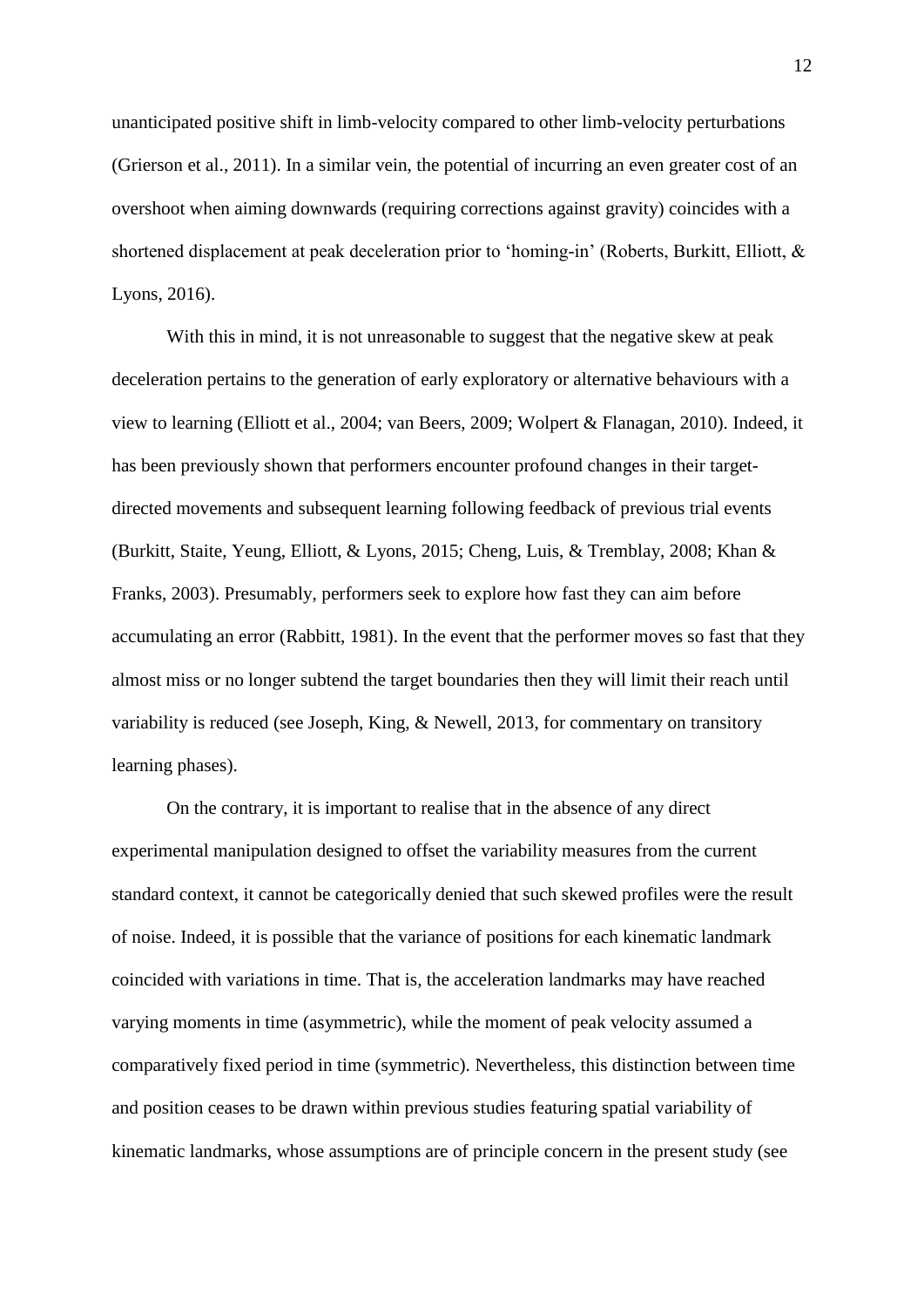Khan & Binsted, 2010, for examples of alternative moments of spatial variability). In order to positively attribute the sources of this variance, future investigations may seek to closely link single-trial events with ongoing (online; trial *n*) or subsequent (offline; trial *n*+1) target attempts in open- and closed-loop conditions. If the response distributions of kinematic landmarks are differentially sensitive to such manipulations then we can more strongly attribute these effects to systematic or intended sources of variance.

On a separate note, the reported differences between the ranges based on  $\pm$ 1SD and  $\pm$ 34.13<sup>th</sup> percentile, as well as the observed differences in within-participant means and medians (see Tables 1 and 2), continue to reflect the same form of variability profile (see Figures 2 and 4). That is, there was a systematic increase between peak acceleration and peak deceleration prior to a decline at the end of the movement. This form is deemed the characteristic feature of online control as changes between conditions should be primarily determined by relative rather than absolute metrics (Allsop et al., 2016; Khan et al., 2003). Thus, the presently conceived use and inference of spatial variability can successfully encompass variations across kinematic landmarks, although there may be some issues when separately comparing different levels of an independent factor (e.g., vision vs. no vision) at individual kinematics landmarks.

At this juncture, we begin to recognise that the use of spatial variability to-date may indiscriminately consist of random (involuntary) and systematic (voluntary) sources of variance that are associated with stochastic properties and trial-by-trial adaptation, respectively. Therefore, it is problematic to adopt this measure for the potential inference of effective limb position across certain points of the trajectory. At the same time, it may unreasonably inflate individual participant values and offer imprecise accounts of trial-bytrial behaviour. Thus, a more precise indication of pre-movement parameterization and intervening online control, designed to combat accumulating inherent and random sources of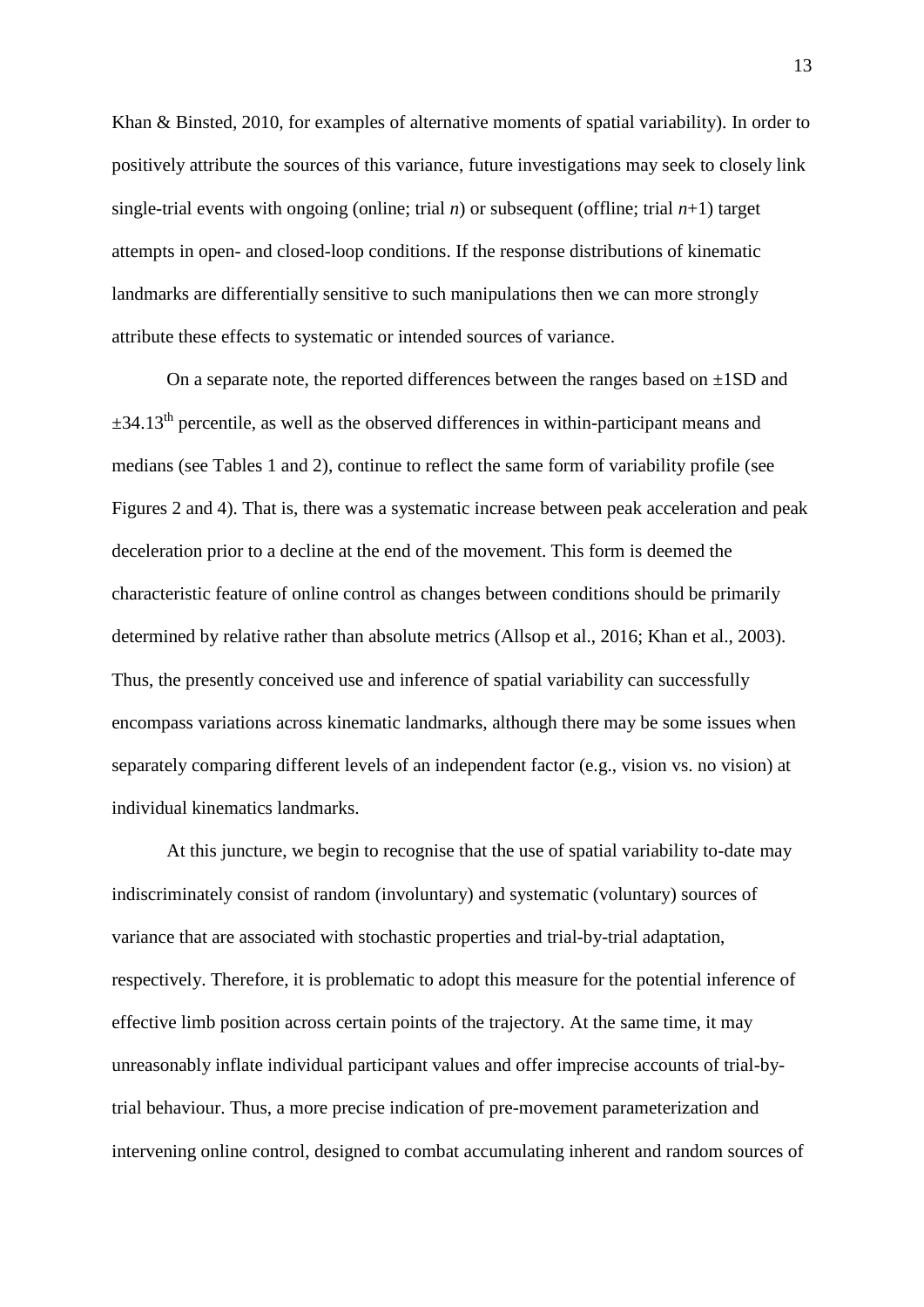variability, may be better-served by a non-parametric equivalent such as percentile ranges. Meanwhile, the potential inference of systematic variations within the trajectory (e.g., trialby-trial adaptation) may be more appropriately represented by measures of skewness in the distribution of spatial locations.

In conclusion, while the current evidence does not refute the explanatory power of within-participant standard deviation as a measure of spatial variability, it does suggest that there is sufficient recourse to assess the distribution of limb locations; especially for landmarks of acceleration. Such procedures may be conducted with a view to selecting the appropriate descriptive statistics that closely reflect trial-by-trial behaviour. What's more, any such violation in normality (e.g., positive/negative trend) may be leveraged to infer particular or systematic motor behaviours. Future research may identify the factors that cause such variation within the distribution including, but not limited to, the influence of practice and task mastery. Based on the current trend, it is possible that the degree of skewness may become less with increasing practice so that any further variability that is incurred may be isolated to random stochastic properties.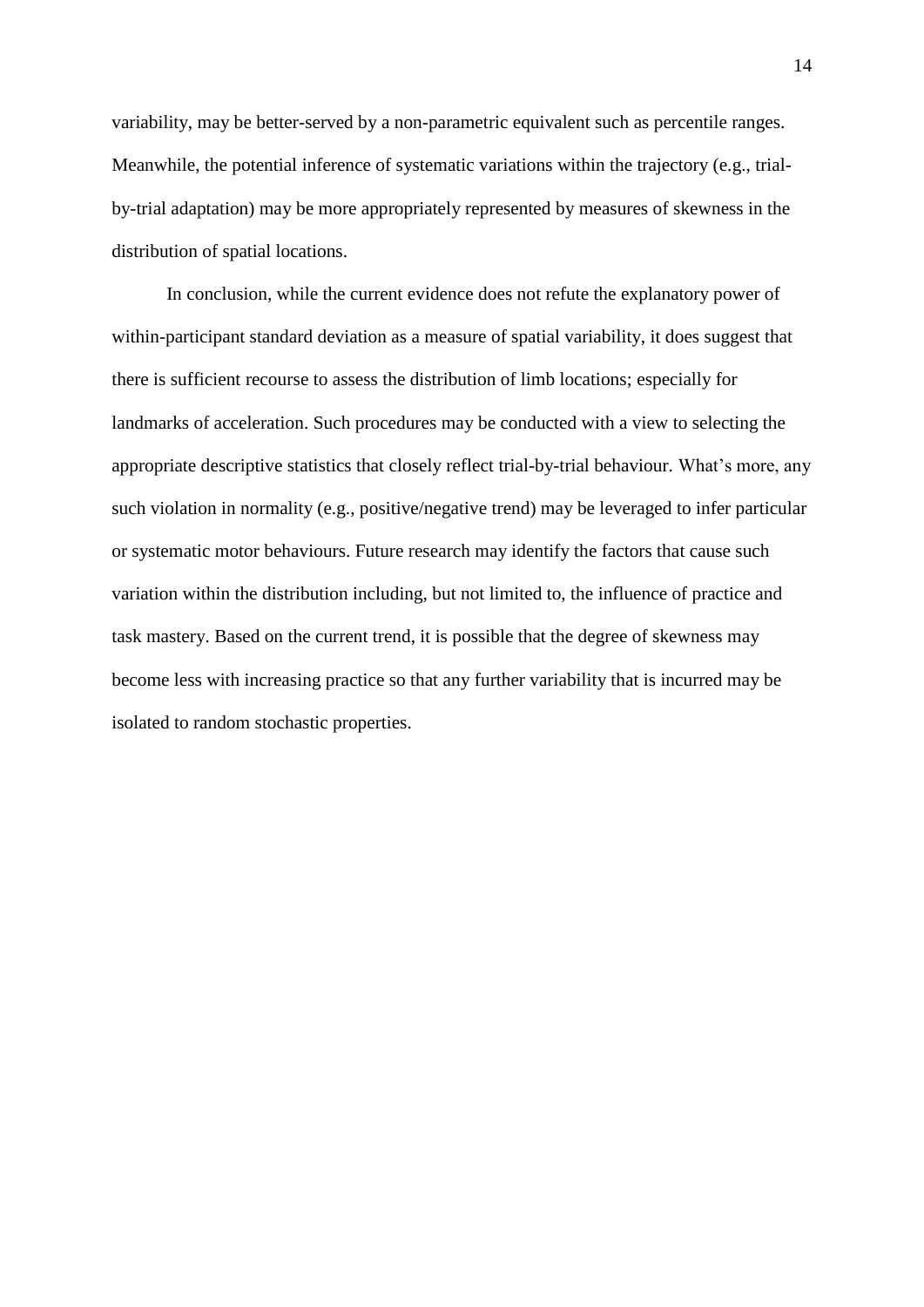#### **References**

- Allsop, J. E., Lawrence, G. P., Gray, R., & Khan, M. A. (2016). The interaction between practice and performance pressure on the planning and control of fast target directed movement. *Psychological Research, 81*(5), 1004-1019. doi:10.1007/s00426-016- 0791-0.
- Burkitt, J. J., Staite, V., Yeung, A., Elliott, D., & Lyons, J. L. (2015). Effector mass and trajectory optimization in the online regulation of goal-directed movement. *Experimental Brain Research, 233*(4), 1097-1107. doi: 10.1007/s00221-014-4191-7
- Cheng, D. T., Luis, M., & Tremblay, L. (2008). Randomizing visual feedback in manual aiming: reminiscence of the previous trial condition and prior knowledge of feedback availability. *Experimental Brain Research, 189*(4), 403-410. doi: 10.1007/s00221- 008-1436-3
- Cluff, T., Crevecoeur, F., Scott, S. H. (2015). A perspective on multisensory integration and rapid perturbation responses. *Vision Research, 110,* 215-222. doi: 10.1016/j.visres.2014.06.011
- Desmurget, M. & Grafton, S. (2000). Forward modeling allows feedback control for fast reaching movements. *Trends in Cognitive Sciences, 4,* 423-431. doi: 10.1016/S1364- 6613(00)01537-0
- Diamond, J. S., Nashed, J. Y., Johansson, R. S., Wolpert, D. M., & Flanagan, R. J. (2015). Rapid visuomotor corrective responses during transport of hand-held objects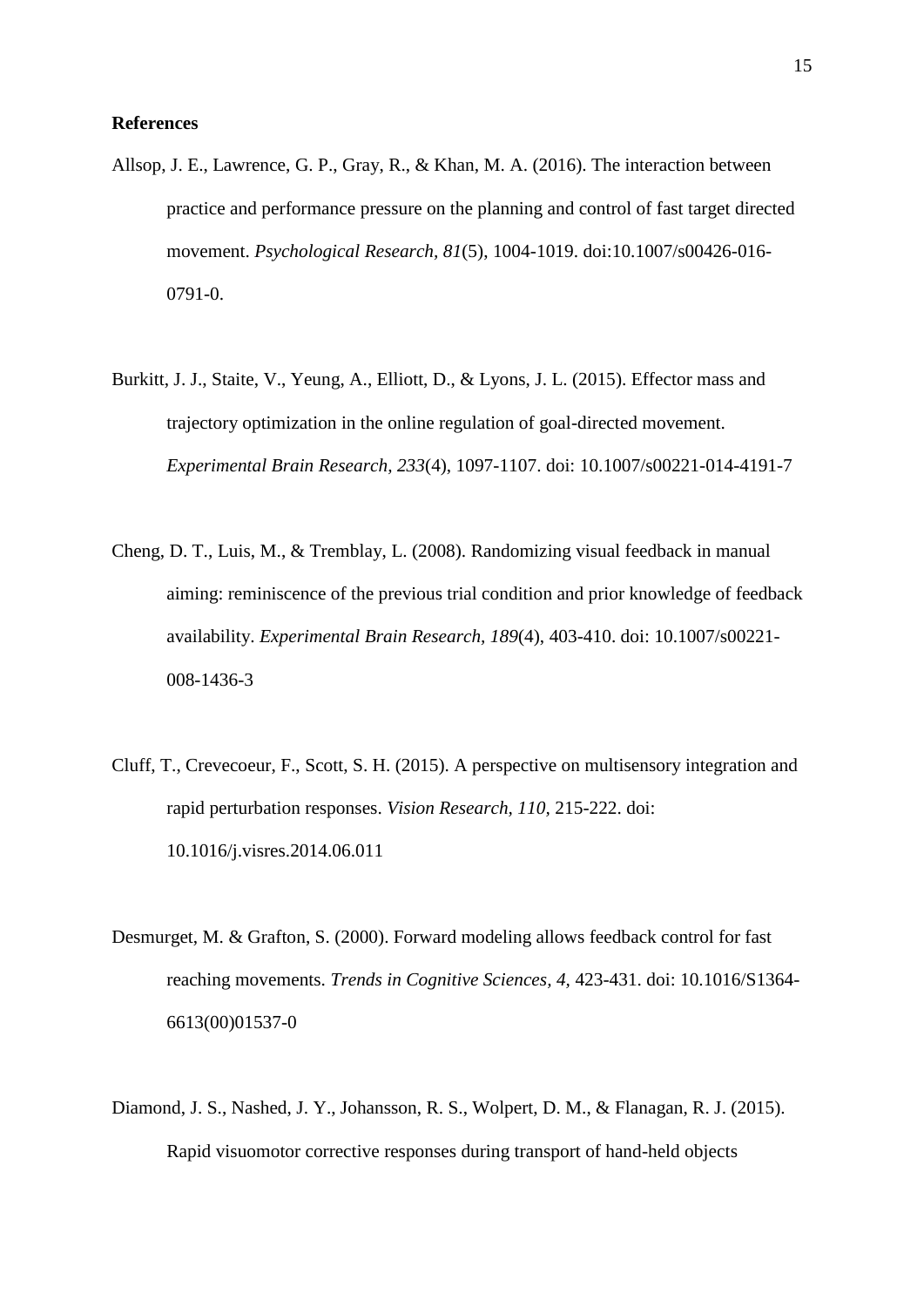incorporate novel object dynamics. *The Journal of Neuroscience, 35*(29), 10572- 10580. doi: 10.1523/JNEUROSCI.1376-15.2015

- Elliott, D. Carson, R. G., Goodman, D. & Chua, R. (1991). Discrete vs. continuous visual control of manual aiming. *Human Movement Science, 10,* 393-418.
- Elliott, D., Hansen, S., Mendoza, J., & Tremblay, L. (2004). Learning to optimize speed, accuracy, and energy expenditure: a framework for understanding speed-accuracy relations in goal-directed aiming. *Journal Motor Behavior, 36*(3), 339-351. doi: 10.3200/JMBR.36.3.339-351
- Elliott, D., Helsen, W. F., & Chua, R. (2001). A century later: Woodworth's (1899) twocomponent model of goal-directed aiming. *Psychological Bulletin, 127*(3), 342-357. doi: 10.1037//0033-2909.127.3.342
- Faisal, A. A., Selen, L. P. J., & Wolpert, D. M. (2008). Noise in the nervous system. *Nature Reviews Neuroscience, 9,* 292-303.
- Fitts, P. M. (1954). The information capacity of the human motor system in controlling the amplitude of movement. *Journal of Experimental Psychology, 47*(6), 381-391. doi: 10.1037/h0055392
- Fitts, P. M., & Peterson, J. R. (1964). Information capacity of discrete motor responses. *Journal of Experimental Psychology, 67*(2), 103-112. doi: 10.1037/h0045689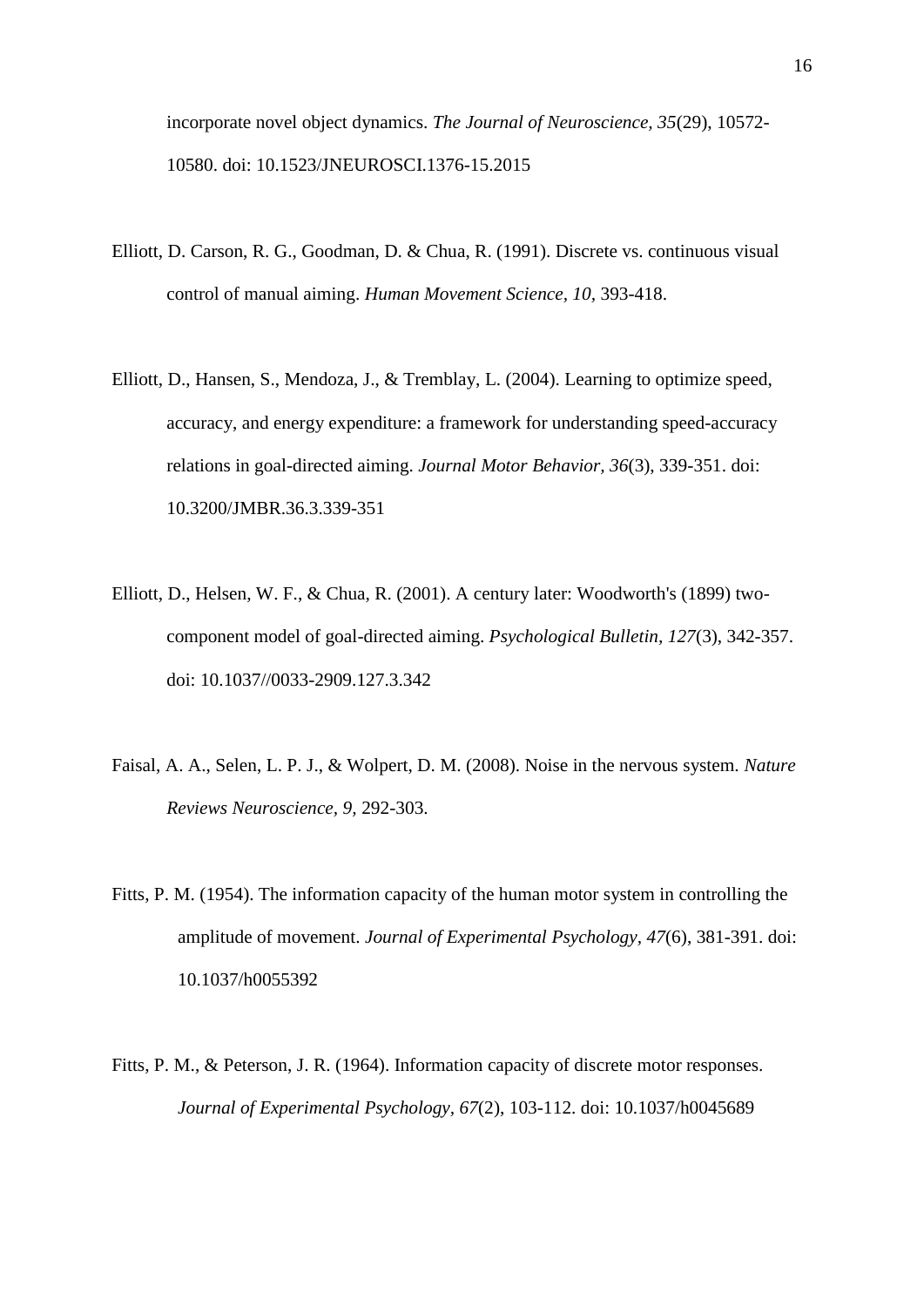- Grierson, L. E. M. & Elliott, D. (2008). Kinematic analysis of goal-directed aims made against early and late perturbations: An investigation of the relative influence of two online control processes. *Human Movement Sciences, 27*(6), 839-856. doi: 10.1016/j.humov.2008.06.001
- Grierson, L. E. M., Lyons, J., & Elliott, D. (2011). The impact of real and illusory perturbations on the early trajectory adjustments of goal-directed movements*. Journal of Motor Behavior, 43*(5)*,* 383-391. doi: 10.1080/00222895.2011.606441
- Hansen, S., Elliott, D., & Khan, M. A. (2008). Quantifying the variability of threedimensional aiming movements using ellipsoids. *Motor Control, 12*(3), 241-251. doi: 10.1123/mcj.12.3.241
- Hansen, S., Tremblay, L., & Elliott, D. (2005). Part and whole practice: chunking and online control in the acquisition of a serial motor task. *Research Quarterly for Exercise and Sport, 76*(1), 60-66. doi: 10.1080/02701367.2005.10599262
- Kennedy, A., Bhattacharjee, A., Hansen, S., Reid, C., & Tremblay, L. (2015). Online vision as a function of real-time limb velocity: another case for optimal windows. *Journal of Motor Behavior, 47*(6), 465-475. doi: 10.1080/00222895.2015.1012579
- Khan, M. A. & Binsted, G. (2010). Visual field asymmetries in the control of target-directed movements. In D. Elliott & M. A. Khan (Eds.), *Vision and goal-directed movement: neurobehavioural perspectives* (pp. 133-145). Champaign, IL: Human Kinetics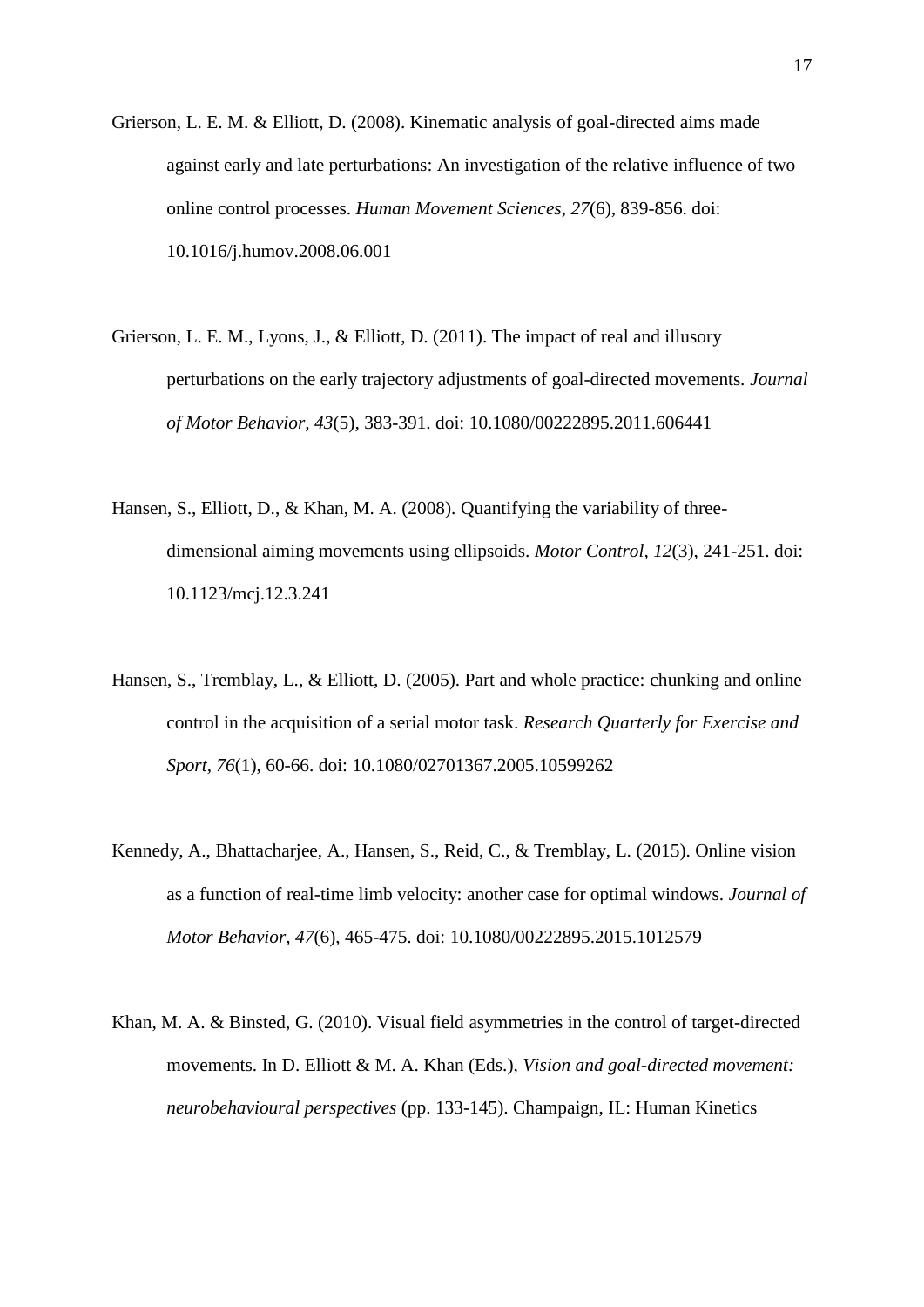- Khan, M. A., Elliott, D., Coull, J., Chua, R., & Lyons, J. (2002). Optimal control strategies under different feedback schedules: kinematic evidence. *Journal of Motor Behavior, 34*(1), 45-57. doi: 10.1080/00222890209601930
- Khan, M. A. & Franks, I. M. (2003). Online versus offline processing of visual feedback in the production of component submovements. *Journal of Motor Behavior, 335*(3), 285- 295. doi: 10.1080/00222890309602141
- Khan, M. A., Franks, I. M., Elliott, D., Lawrence, G. P., Chua, R., Bernier, P., et al., 2006. Inferring online and offline processing of visual feedback in target-directed movements from kinematic data. *Neuroscience and Behavioral Reviews, 30,* 1106- 1121. doi: 10.1016/j.neubiorev.2006.05.002
- Khan, M. A., Lawrence, G., Fourkas, A., Franks, I. M., Elliott, D., & Pembroke, S. (2003). Online versus offline processing of visual feedback in the control of movement amplitude. *Acta Psychologica, 113*(1), 83-97. doi: 10.1016/S0001-6918(02)00156-7
- Lyons, J., Hansen, S., Hurding, S., & Elliott, D. (2006). Optimizing rapid aiming behaviour: Movement kinematics depend on the cost of corrective modifications. *Experimental Brain Research, 174*(1), 95-100. doi:10.1007/s00221-006-0426-6
- Meyer, D. E., Abrams, R. A., Kornblum, S., Wright, C. E., & Smith, J. E. (1988). Optimality in human motor performance: ideal control of rapid aimed movements. *Psychology Reviews, 95*(3), 340-370. doi: 10.1037/0033-295X.95.3.340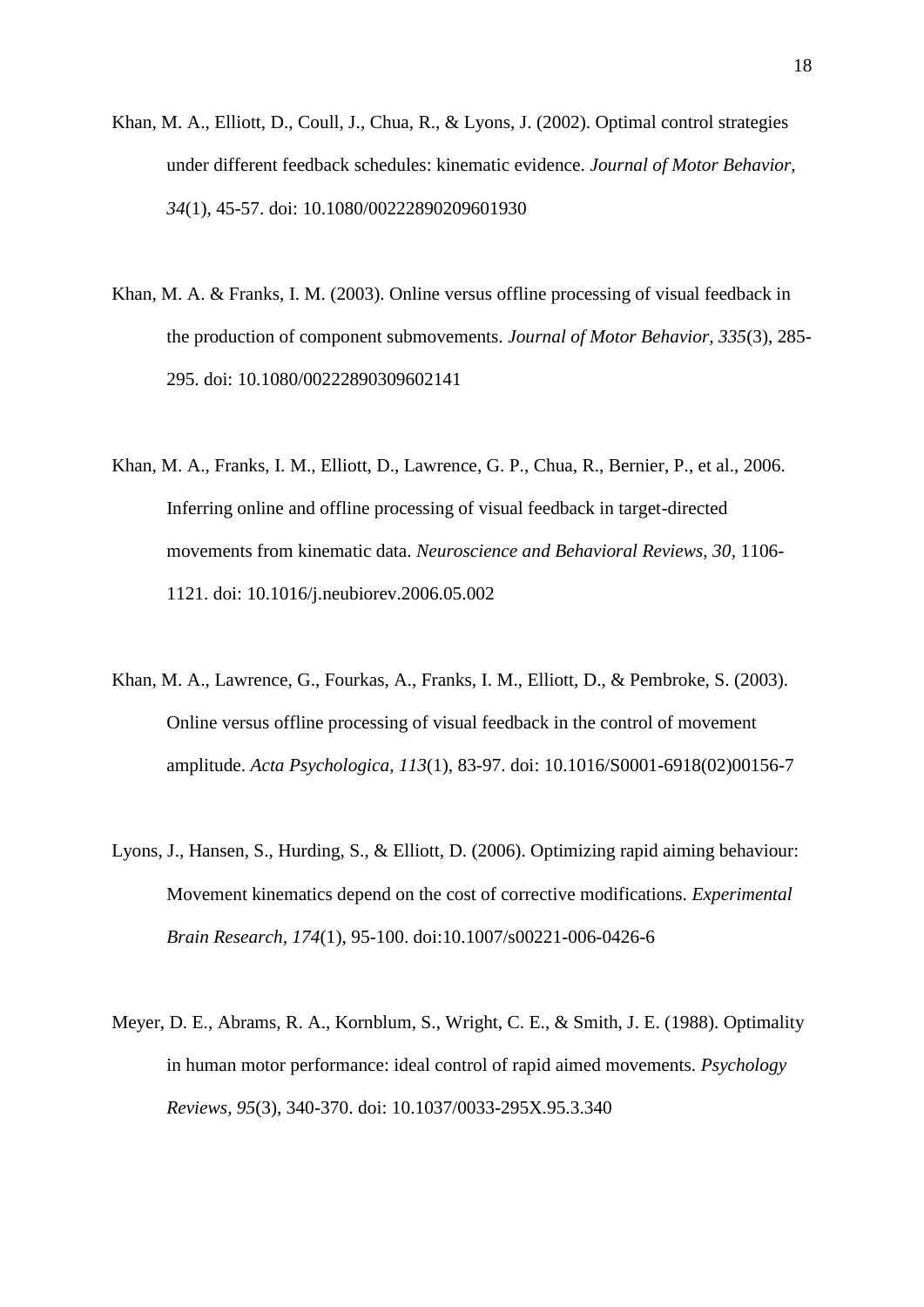Oliveira, F. T. P., Elliott, D., & Goodman, D. (2005). Energy minimization bias: Compensating for intrinsic influence of energy minimization mechanisms. *Motor Control, 9*(1)*,* 101-114. doi: 10.1123/mcj.9.1.101

- Rabbitt, P. M. A. (1981). Sequential action. In D. H. Holding (Ed.), *Human Skill* (pp. 147- 170). London: Wiley.
- Roberts, J. W., Burkitt, J. J., Elliott, D., & Lyons, J. L. (2016). The impact of strategic trajectory optimization on illusory target biases during goal-directed aiming. *Journal of Motor Behavior, 48*(6), 542-551. doi: 10.1080/00222895.2016.1161588
- Roberts, J. W., Elliott, D., Lyons, J. L., Hayes, S. J., & Bennett, S. J. (2016). Common vs. independent limb control in sequential vertical aiming: The cost of potential errors during extension and reversals. *Acta Psychologica, 163*, 27-37. doi: doi.org/10.1016/j.actpsy.2015.10.004
- Roberts, J. W., Wilson, M. R., Skultety, J., & Lyons, J. L. (2018). Examining the effect of state anxiety on compensatory and strategic adjustments in the planning of goaldirected aiming. *Acta Psychologica, 185,* 33-40. doi: 10.1016/j.actpsy.2018.01.008
- Schmidt, R. A., Zelaznik, H. N., Hawkins, B., Frank, J. S., & Quinn, J. T. (1979). Motor output variability: A theory for the accuracy of rapid motor acts. *Psychological Review, 86*(5), 415-451. doi: 10.1037/0033-295X.86.5.415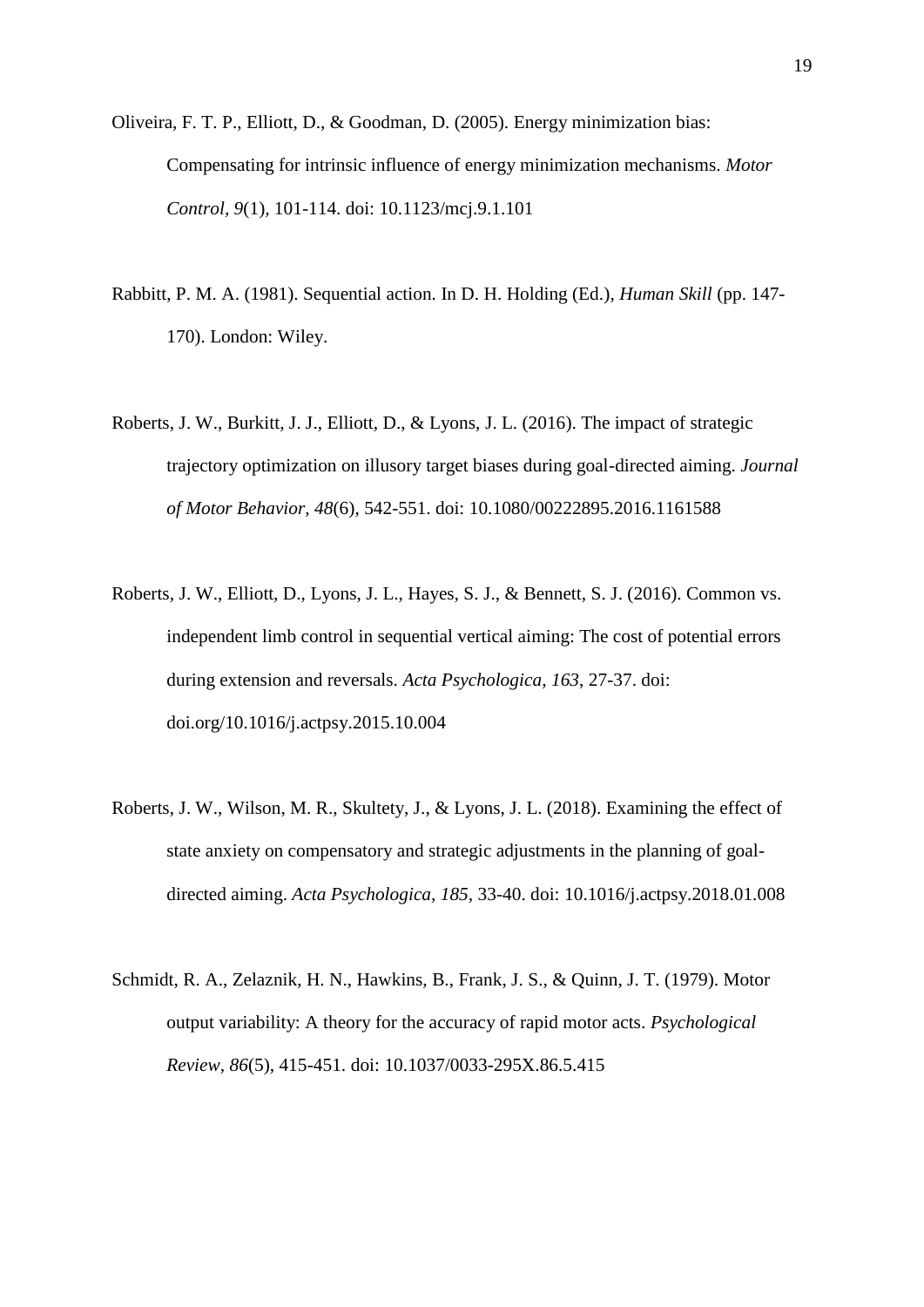- Shea, J. B. & Morgan, R. L. (1979). Contextual interference effects on the acquisition, retention, and transfer of a motor skill. *Journal of Experimental Psychology: Human Learning and Memory, 5*(2), 179-187. doi: 10.1037/0278-7393.5.2.179
- Van Beers, R. J. (2009). Motor learning is optimally tuned to the properties of motor noise. *Neuron, 63*(3), 406-417. doi: 10.1016/j.neuron.2009.06.025
- Van Beers, R. J., Haggard, P., & Wolpert, D. M. (2004). The role of execution noise in movement variability. *Journal of Neurophysiology, 91,* 1050-1063. doi: 10.1152/jn.00652.2003
- Welford, A. T. (1968). *Fundamentals of skill.* New York, US: Methuen.
- Wolpert, D. M. & Flanagan, J. R. (2010). Motor learning. *Current Biology, 20*(11), R468. doi: 10.1016/j.cub.2010.04.035
- Wolpert, D. M. & Ghahramani, Z. (2000). Computational principles of movement neuroscience. *Nature Neuroscience, 3,* 1212-1217. doi: 10.1038/81497
- Woodworth, R. S. (1899). The accuracy of voluntary movement. *Psychological Review, 3,* (Monograph Suppl.), 1-119.
- Worringham, C. J. (1991). Variability effects on the internal structure of rapid aiming movements. *Journal of Motor Behavior, 23*(1), 75-85. doi: 10.1080/00222895.1991.9941595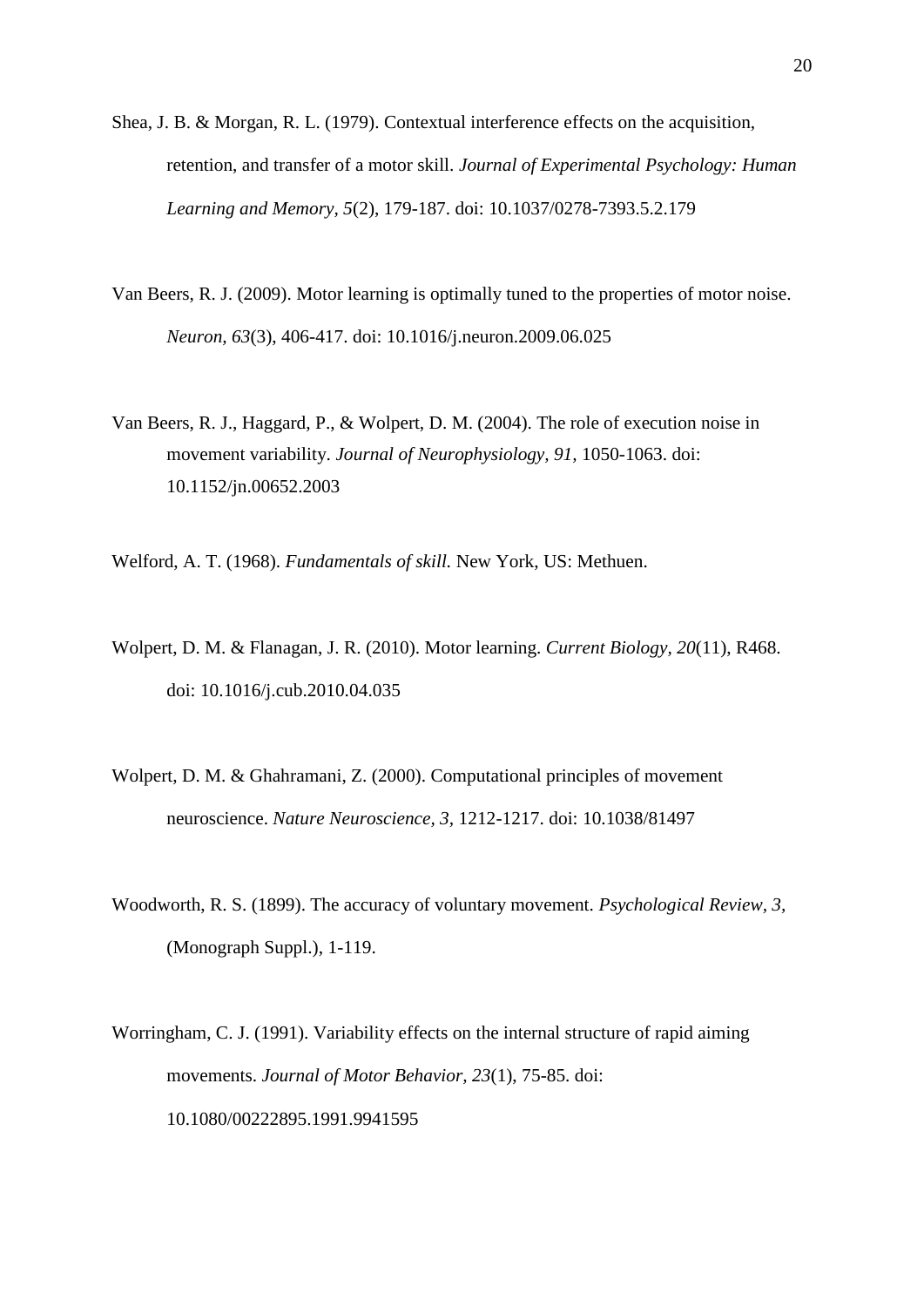# **Tables**

Table 1. Mean within-participant means  $(\pm SD)$  and medians  $(\pm 34\%)$  of the displacement at kinematic landmarks (mm) for cases aiming horizontal/forward

|                            | PA               | <b>PV</b>          | <b>PD</b>           | <b>END</b>          |
|----------------------------|------------------|--------------------|---------------------|---------------------|
| <i>Mean</i> $(\pm SD)$     | 10.53            | 98.59              | 212.25              | 239.18              |
|                            | $(7.46 - 13.59)$ | $(88.18 - 109.00)$ | $(194.15 - 230.35)$ | $(235.93 - 242.44)$ |
| <i>Median</i> $(\pm 34\%)$ | 9.75             | 98.64              | 214.92              | 238.88              |
|                            | $(8.05 - 13.00)$ | $(88.65 - 107.64)$ | $(196.49 - 227.00)$ | $(236.24 - 242.26)$ |

Table 2. Mean within-participant means (±SD) and medians (±34%) of the displacement at kinematic landmarks (mm) for cases aiming vertical/upward

|                            | PA              | <b>PV</b>         | <b>PD</b>           | <b>END</b>          |
|----------------------------|-----------------|-------------------|---------------------|---------------------|
| <i>Mean</i> $(\pm SD)$     | 7.08            | 59.75             | 138.17              | 156.33              |
|                            | $(5.70 - 8.45)$ | $(51.73 - 67.77)$ | $(123.64 - 152.70)$ | $(152.98-159.68)$   |
| <i>Median</i> $(\pm 34\%)$ | 7.07            | 58.98             | 140.83              | 156.45              |
|                            | $(5.84 - 8.12)$ | $(52.61 - 66.82)$ | $(124.86 - 151.05)$ | $(153.13 - 159.52)$ |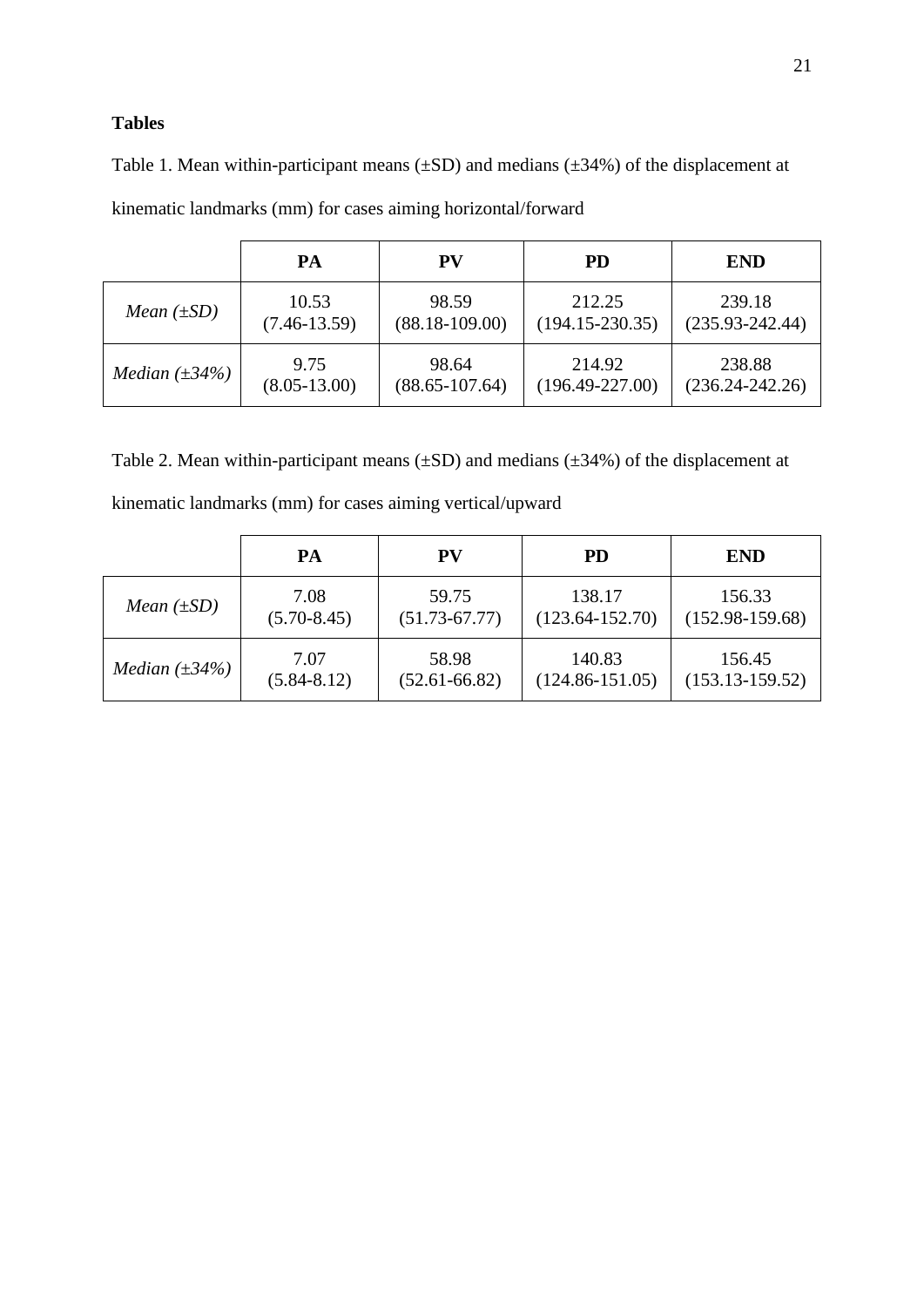## **Figure captions**

**Fig. 1** Combined within-participant frequency distributions of spatial locations at peak acceleration (PA), peak velocity (PV), peak deceleration (PD), and movement end (END) for the first set of movement data (horizontal/forward).

**Fig. 2** Variability ranges defined by  $\pm 1$  standard deviation (SD) and  $\pm 34.13^{\text{th}}$  percentile (%) across kinematic landmarks for the first set of movement data (horizontal/forward).

**Fig. 3** Combined within-participant frequency distributions of spatial locations at peak acceleration (PA), peak velocity (PV), peak deceleration (PD), and movement end (END) for the second set of movement data (vertical/upward).

**Fig. 4** Variability ranges defined by  $\pm 1$  standard deviation (SD) and  $\pm 34.13^{\text{th}}$  percentile (%) across kinematic landmarks for the second set of movement data (vertical/upward).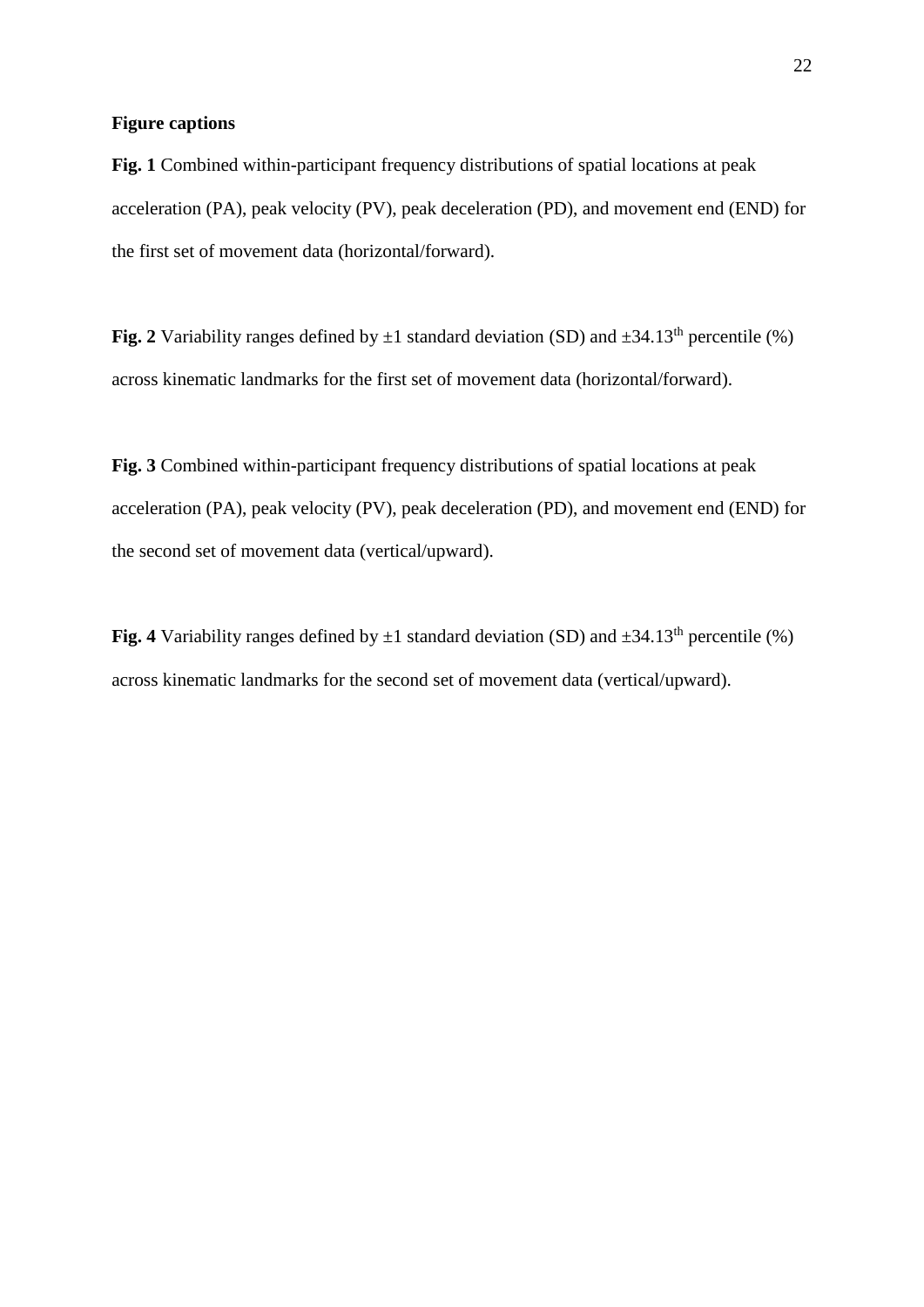#### **Footnotes**

- 1) Because the double-differentiated time-series displacement data used to obtain acceleration may have exaggerated any irregularities in the kinematics, it is possible that the indicators of skewness or non-normal distributions resulted from an artefact of data processing. Thus, the present findings were corroborated by conducting the same sets of analyses following the re-filtering of velocity data prior to a further three-point central differentiation. For  $z^3$  scores, the main effect of kinematic landmark approached conventional levels of significance,  $F(3, 30) = 2.67$ ,  $p = .085$ , *partial*  $\eta^2 = .21$ , while there was a significantly positive skew compared to 0 for peak acceleration,  $t(10) = 2.55$ ,  $p <$ .05 (peak acceleration:  $M = .32$ ,  $SD = .42$ ; peak deceleration:  $M = -.64$ ,  $SD = 1.15$ ). Meanwhile, comparisons between standard deviation and percentile ranges revealed significant main effect of statistic,  $F(1, 10) = 7.17$ ,  $p < .05$ , *partial*  $\eta^2 = .42$ , and kinematic landmark,  $F(3, 30) = 32.76$ ,  $p < .05$ , *partial*  $\eta^2 = .77$ , although were superseded by a significant statistic x kinematic landmark interaction,  $F(3, 30) = 4.65$ ,  $p < .05$ , *partial*  $n^2$  = .32. Post hoc analysis confirmed a significantly larger range for standard deviation ( $M = 31.59$ ,  $SD = 9.24$ ) compared to percentile ( $M = 26.29$ ,  $SD = 12.65$ ) scores at peak deceleration ( $p < .05$ ). Furthermore, as the transition between positive-tonegative acceleration coincides with the moment of peak velocity, the  $z<sup>3</sup>$  scores from the zero-line crossing of the double-differentiated acceleration were compared with the peak of the single-differentiated velocity, which revealed no significant difference,  $T = 5$ ,  $z =$ .27,  $p > 0.05$ . Collectively, it appears these separate analyses refute suggestions of a processing artefact.
- 2) To further corroborate the additional analysis for horizontal/forward movements, the same data processing was undertaken for the vertical/upward movements to derive displacement in the acceleration trace following the filtering of velocity. Comparison of